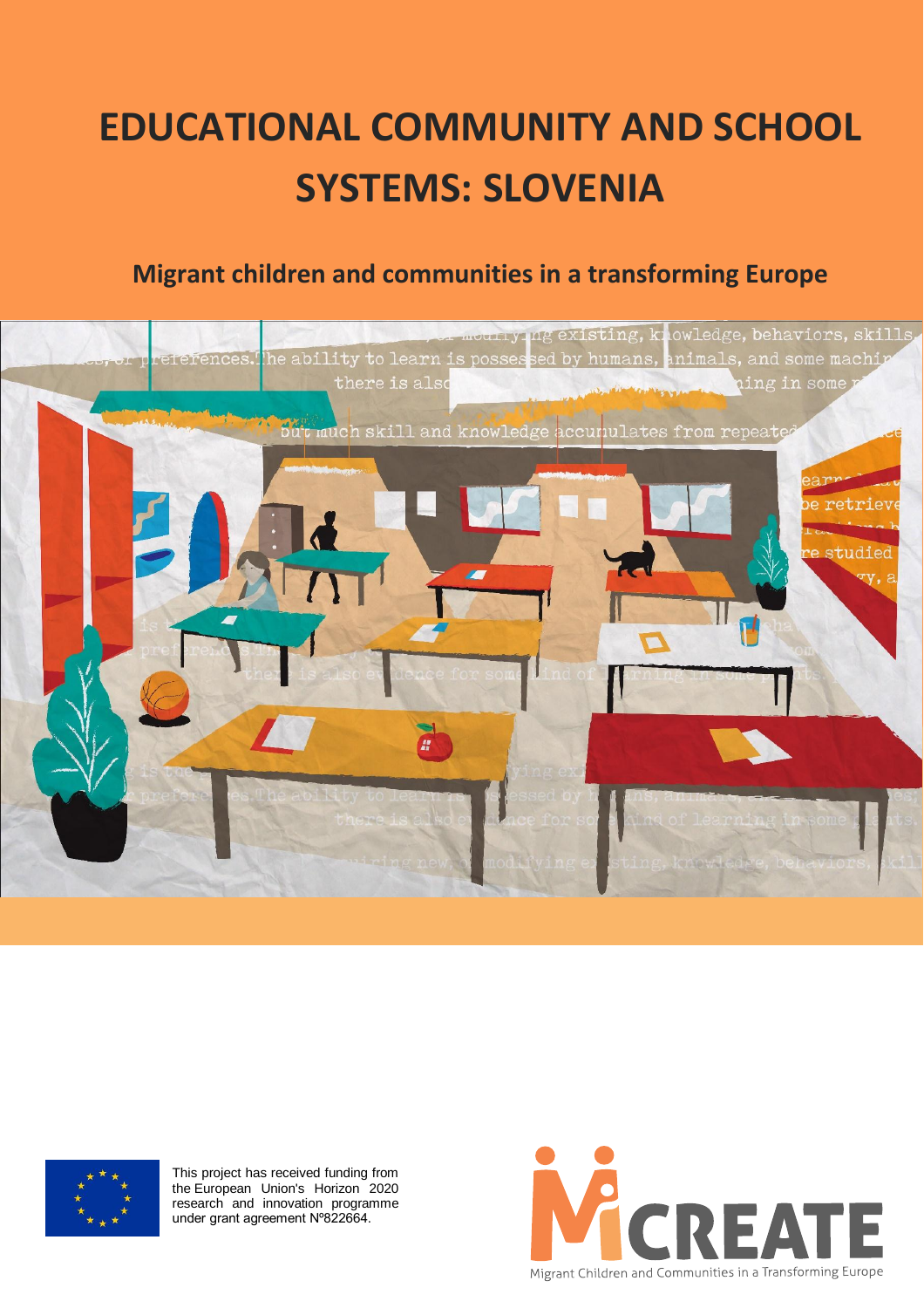The project Migrant Children and Communities in a Transforming Europe (MiCreate) aims to stimulate inclusion of diverse groups of migrant children by adopting child-centered approach to migrant children integration on educational and policy level. [www.micreate.eu](http://www.micreate.eu/)

This paper was written in collaboration with research partners from

Znanstveno-raziskovalno središče Koper, Slovenia (ZRS)

Authors: Mateja Sedmak, Barbara Gornik, Zorana Medarić, Maja Zadel, Lucija Dežan

Cover photo by Matej Markovič

Published by Znanstveno-raziskovalno središče Koper Koper Slovenia [www.zrs-kp.si](http://www.zrs-kp.si/)

First Published 2020

© Znanstveno-raziskovalno središče Koper 2020

This publication is copyright, but may be reproduced by any method without fee or prior permission for teaching purposes, but not for resale.

#### **Research partners**

Znanstveno-raziskovalno središče Koper, Slovenia (ZRS) The Manchester Metropolitan University, United Kingdom (MMU) Centre national de la recherche scientifique, France (CNRS) Mirovni inštitut, Slovenia (MI) Univerza v Ljubljani, Slovenia (UL) Syddansk Universitet, Denmark (SDU) Universitat de Barcelona, Spain (UB) Hellenic Open University, Greece (HOU) Stowarzyszenie Interkulturalni Pl, Poland (IPL) Universitat Wien, Austria (UW) HFC Hope for Children CRC Policy Centre, Cyprus (HFC) CESIE, Italy (CESIE) Udruge centar za mirovne študije, Croatia (CPS) DYPALL NETWORK: Associação para o Desenvolvimento da Participação Cidadã, Portugal (DYPALL) Fakulteta za dizajn, Slovenia (FD)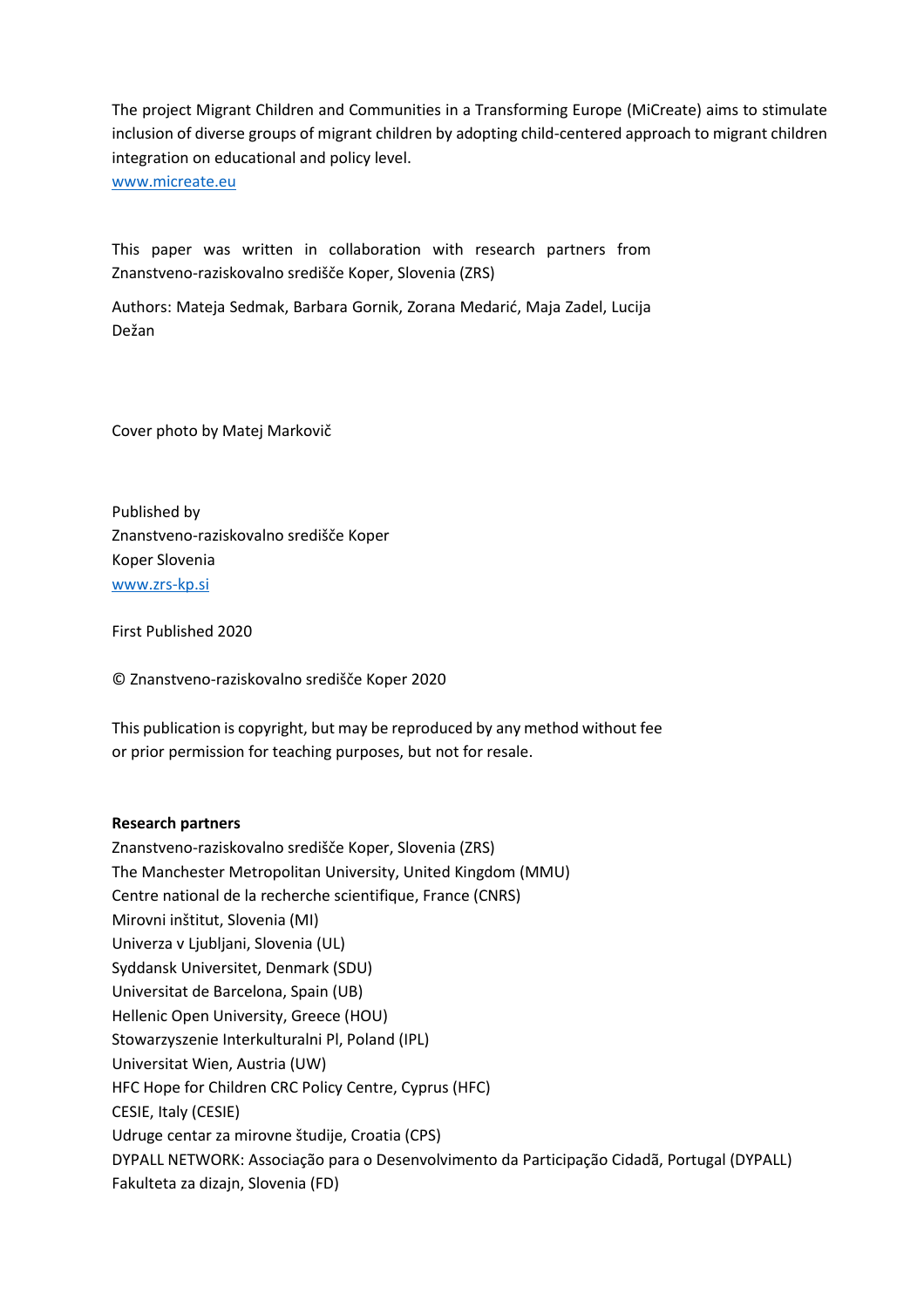# **CONTENTS**

| 2. |      |  |
|----|------|--|
|    |      |  |
|    | 2.2  |  |
|    |      |  |
| 3. |      |  |
|    | 3.1. |  |
|    | 3.2. |  |
|    | 3.3. |  |
|    | 3.4. |  |
|    |      |  |
| 4. |      |  |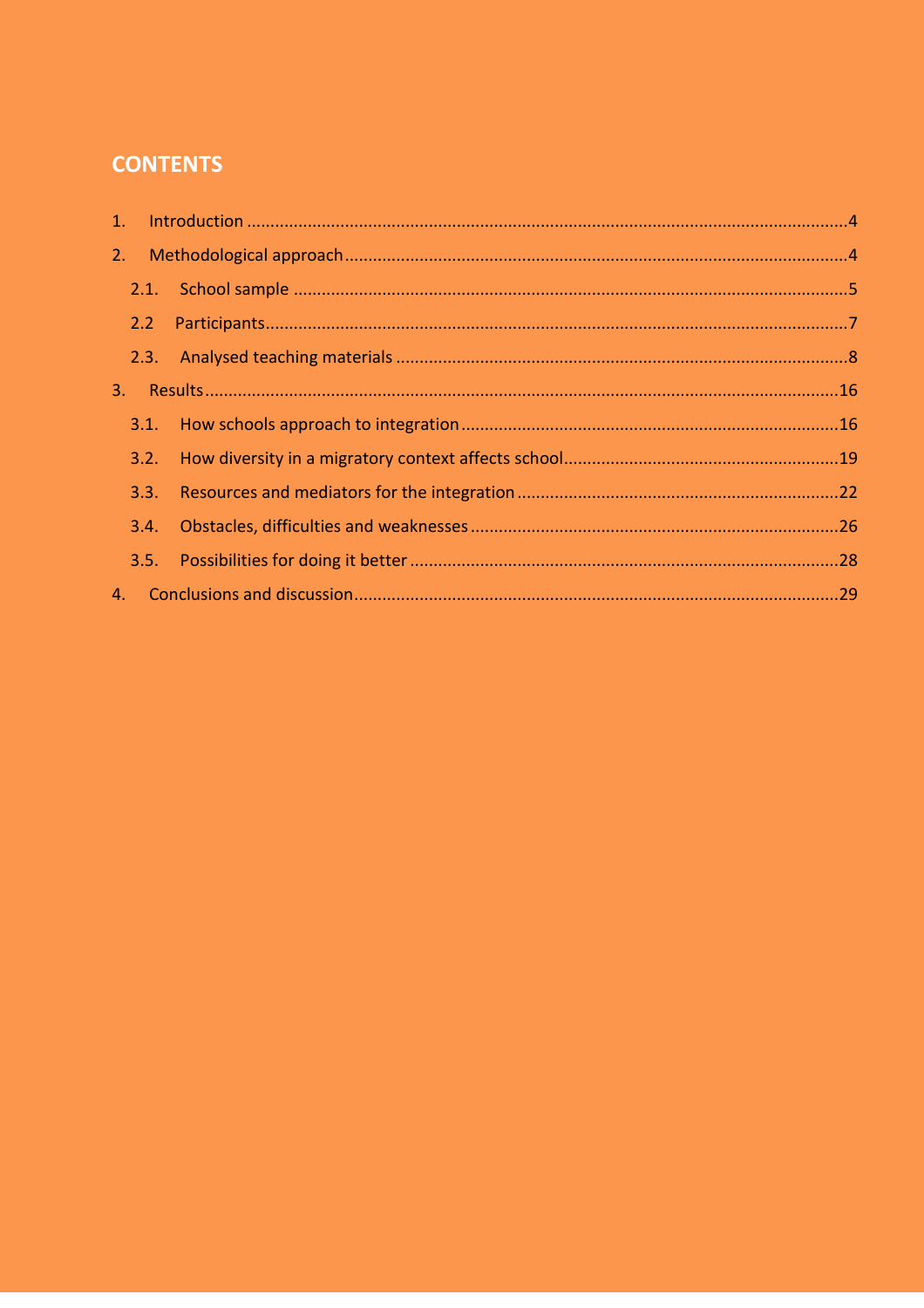# <span id="page-3-0"></span>**1. Introduction**

This report presents a complex relationship between the members of the educational community and migrant children in the Slovenian context. It addresses the existing situation in primary and secondary schools in Slovenia related to the integration of the newly arrived migrant children and long-term residents. It describes perceptions, attitudes, and knowledge of members of the educational community regarding the inclusion and integration of migrant children in the Slovenian school system and, more broadly, in Slovenian society; presents and evaluates practices implemented in order to integrate migrant children, promote intercultural coexistence and organize everyday school life in multicultural schools.

The report addresses the following questions:

- How Slovenian primary and secondary schools approach cultural diversity and integration of migrant children?
- How ethnic diversity affects schools?
- Which are the resources and mediators used for the integration of migrant children?
- What are the obstacles, difficulties, and weaknesses in the integration process?
- What are the possibilities for better organization of school life?
- Do teachers apply child-centered approach to education and integration of migrant children?

The report summarizes results gained by crossing of interviews and focus groups with members of school communities (principals or a person responsible for the integration of migrant children, counsellors, school psychologists, teachers, etc. and analysis of the school's existing visual displays, curriculum, and teaching materials.

## <span id="page-3-1"></span>**2. Methodological approach**

The research among members of the educational community took place in the period from June to December 2019. Firstly, 16 (primary and secondary) schools were chosen from across Slovenia on the criteria of cultural diversity. One interview was conducted with a school representative (principal or a person responsible for welcoming/integration of migrant children) in each of the selected schools.

Among 16 schools, 7 schools were selected for further in-depth research: 3 primary and 4 secondary schools. In these schools additional 38 interviews and 14 focus groups were carried out with members of the school community (counsellors, school psychologists, teachers). The interviews lasted between 1–1,5 hours and were recorded and transcribed with the aim for further analysis. Interviews were collected in the school environment. School's existing visual displays, curriculum, and teaching materials were also examined for the purposes of answering our research questions.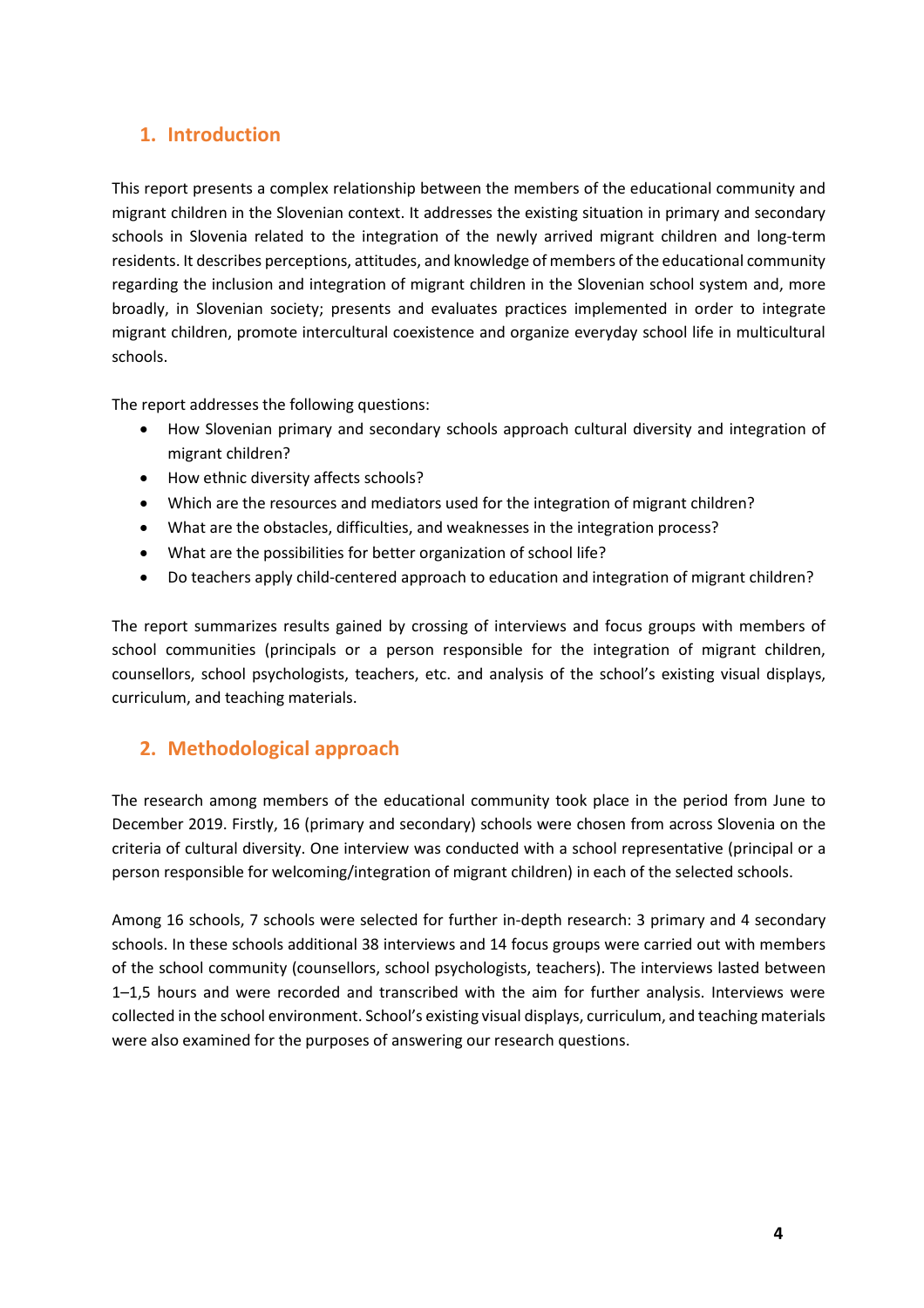#### **2.1. School sample**

<span id="page-4-0"></span>All schools involved in the research are public schools, geographically dispersed across urban and rural parts of Slovenia; most of them are located in the areas with the traditional presence of migrants (bordering, economically well-developed, and/or urban areas). Level of cultural diversity of pupils attending the schools was the main criteria for their inclusion in the research.

| <b>School</b>  | <b>Typology</b>  | <b>School level</b> | <b>Location</b>       | <b>Number of</b> | <b>Migration</b> | <b>Languages</b>                                                                                                                                | <b>Religions</b>                         |
|----------------|------------------|---------------------|-----------------------|------------------|------------------|-------------------------------------------------------------------------------------------------------------------------------------------------|------------------------------------------|
|                | (public/         | (primary/           | (City, small village, | total            | rate             |                                                                                                                                                 |                                          |
|                | charter/private) | secondary/both)     | countryside)          | students         |                  |                                                                                                                                                 |                                          |
| S <sub>1</sub> | Public           | Primary school      | Town                  | 730              | 9,6%             | Slovene<br>Albanian<br>Croatian<br>Serbian<br>Bosnian<br>Macedonian<br>Italian<br>Russian                                                       | Christian<br>Muslim<br>Orthodox          |
| S <sub>2</sub> | Public           | High school         | City                  | 770              | 40 %             | Slovene<br>Albanian<br>Serbian<br>Croatian<br>Bosnian<br>Macedonian<br>Russian<br>Ukrainian                                                     | Christian<br>Muslim<br>Orthodox          |
| S <sub>3</sub> | Public           | High school         | City                  | 530              | 40 %             | Slovene<br>Albanian<br>Macedonian<br>Serbian<br>Bosnian<br>Croatian<br>Russian                                                                  | Christian<br>Muslim<br>Orthodox          |
| S <sub>4</sub> | Public           | Primary school      | City                  | 400              | 90%              | Slovene<br>Bosnian<br>Macedonian<br>Albanian<br>Serbian<br>Arabic<br>Persian<br>Farsi<br>English<br>French<br>Ukrainian<br>Russian<br>Bulgarian | Christian<br>Muslim<br>Orthodox<br>Hindu |
| S <sub>5</sub> | Public           | High school         | City                  | 450              | 30 %             | Slovene<br>Serbian<br>Bosnian<br>Croatian<br>Albanian<br>Arabic<br>Persian                                                                      | Christian<br>Muslim<br>Orthodox          |
| S <sub>6</sub> | Public           | Primary school      | City                  | 471              | 13 %             | Slovene<br>Bosnian<br>Serbian<br>Croatian<br>Ukrainian                                                                                          | Christian<br>Muslim<br>Orthodox          |

#### Table A. Schools and community characteristics.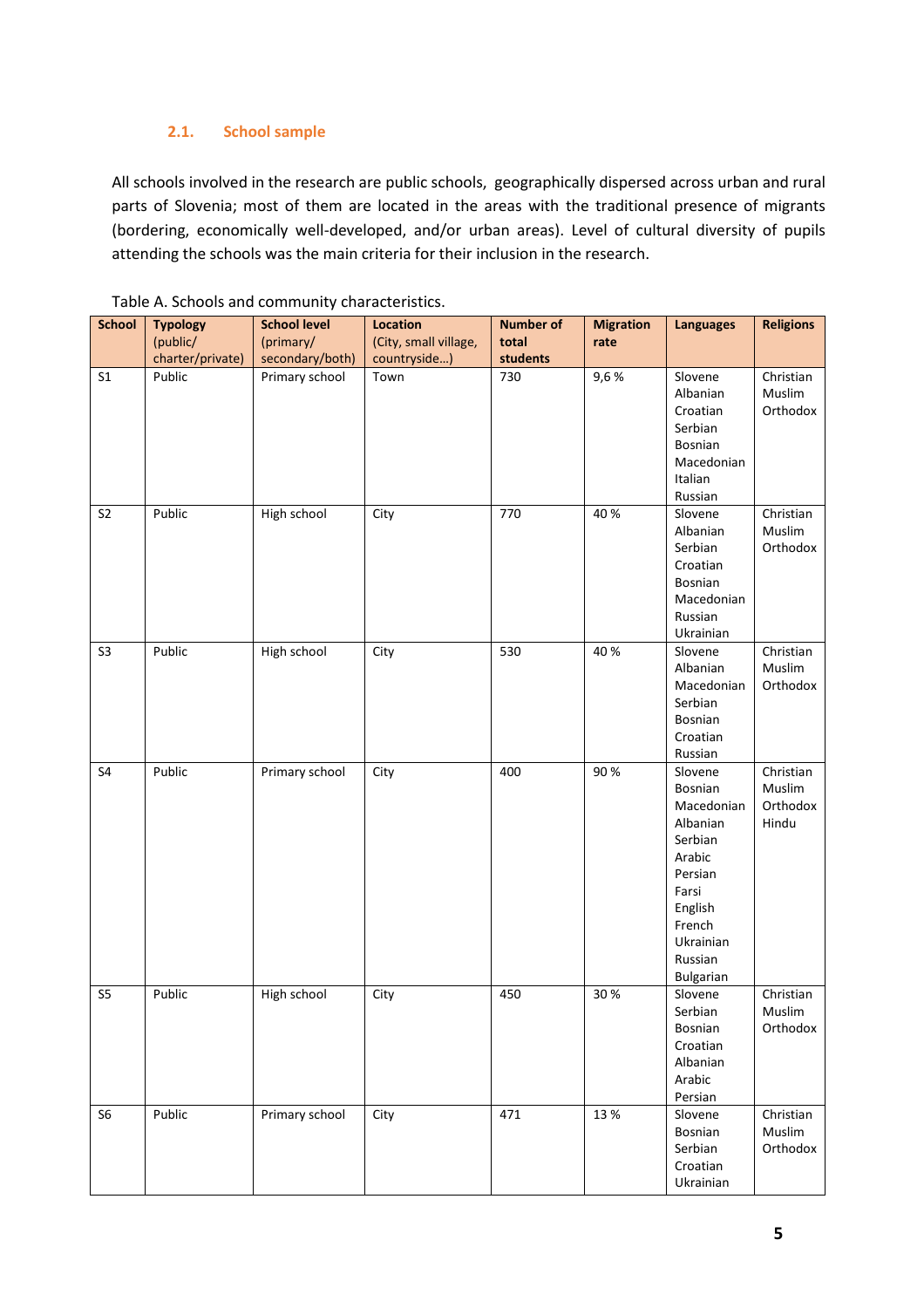|                |        |                |      |      |      | Albanian<br>Persian                                                                                                       |                                         |
|----------------|--------|----------------|------|------|------|---------------------------------------------------------------------------------------------------------------------------|-----------------------------------------|
| S7             | Public | High school    | City | 382  | 8%   | Slovene<br>Ukrainian<br>Serbian<br>Croatian<br>Bosnian<br>Albanian                                                        | Christian<br>Muslim<br>Orthodox         |
| S <sub>8</sub> | Public | Primary school | City | 731  | 17%  | Slovene<br>Albanian<br>Serbian<br>Bosnian<br>Macedonian<br>Russian<br>Ukrainian<br>Romanian                               | Christian<br>Muslim<br>Orthodox         |
| S9             | Public | Primary school | Town | 1000 | 4 %  | Slovene<br><b>Bosnia</b><br>Albania<br>Kosovo<br>Croatian<br>Ukrainian<br>French                                          | Christian<br>Muslim<br>Orthodox         |
| <b>S10</b>     | Public | Primary school | City | 900  | 40 % | Slovene<br>Russian<br>Ukrainian<br>Bulgarian<br>English<br>Farsi<br>Persian<br>Bosnia<br>Macedonia<br>Serbian<br>Albanian | Christian<br>Muslim<br>Orthodox         |
| <b>S11</b>     | Public | High school    | Town | 303  | 25 % | Slovene<br>Bosnian<br>Serbian<br>Macedonian                                                                               | Christian<br>Muslim<br>Orthodox         |
| <b>S12</b>     | Public | High school    | Town | 400  | 40 % | Slovene<br>Bosnian<br>Croatian<br>Serbian<br>Macedonian<br>Albanian<br>Vietnamese<br>Italian<br>English                   | Christian<br>Muslim<br>Orthodox         |
| <b>S13</b>     | Public | High school    | City | 900  | 10 % | Slovene<br>Macedonian<br>Bosnian<br>Albanian<br>Serbian<br>Russian<br>Bulgarian<br>Croatian<br>Hebrew                     | Christian<br>Muslim<br>Orthodox<br>Jews |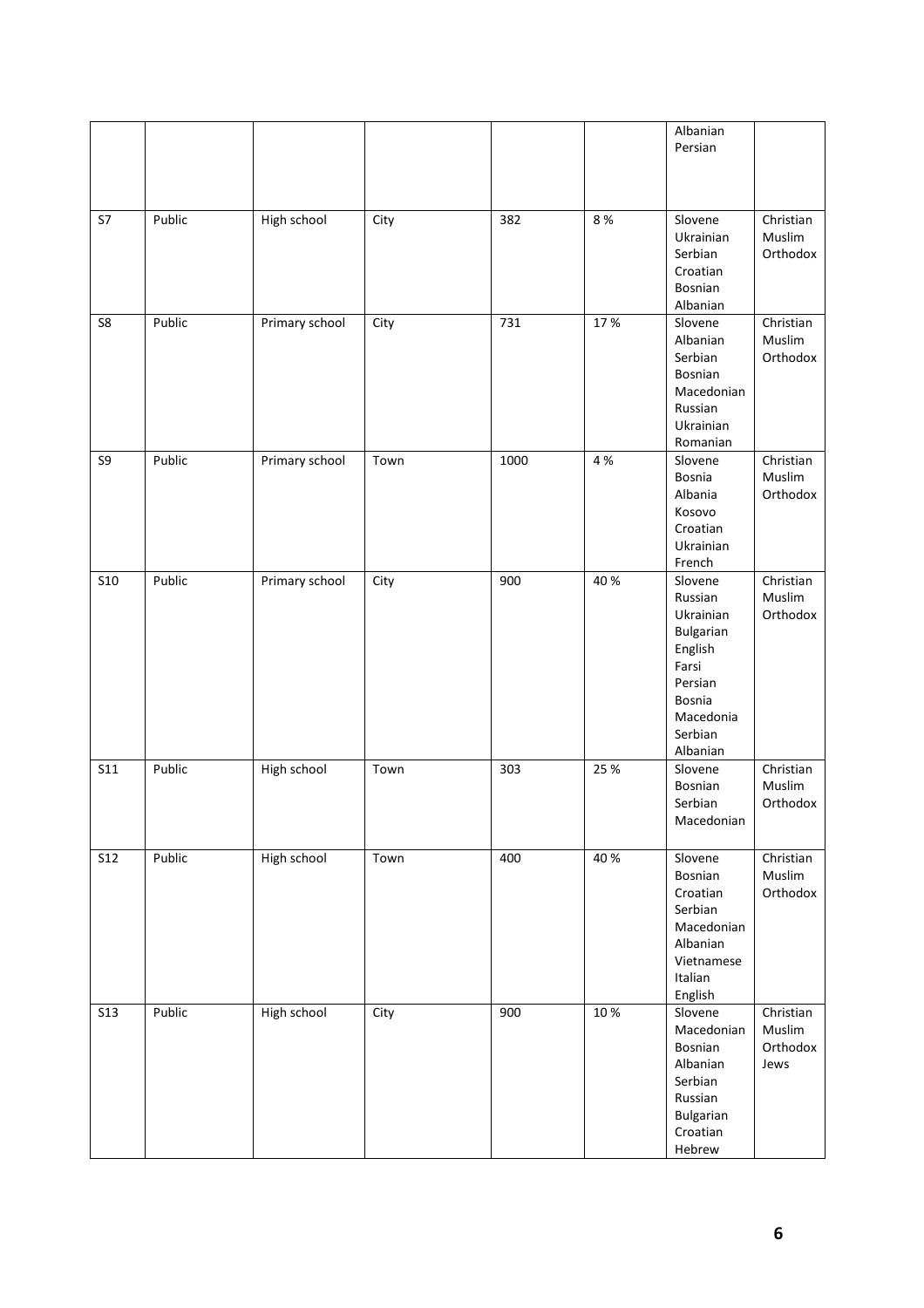| S14 | Public | Primary school | City | 500 | 40 % | Slovene<br>Bosnian<br>Albanian<br>Macedonian                                                | Christian<br><b>Muslim</b><br>Orthodox |
|-----|--------|----------------|------|-----|------|---------------------------------------------------------------------------------------------|----------------------------------------|
| S15 | Public | Primary school | Town | 235 | 15 % | Slovene<br>Bosnian<br>Russian<br>Serbian<br>Macedonian<br>English<br>Hungarian<br>German    | Christian<br><b>Muslim</b><br>Orthodox |
| S16 | Public | Primary school | Town | 440 | 40 % | Slovene<br>Bosnian<br>Macedonian<br>Serbian<br>Croatian<br>Albanian<br>Ukrainian<br>English | Christian<br>Muslim<br>Orthodox        |

## **2.2 Participants**

<span id="page-6-0"></span>Table B. Participants in focus groups and interviewees.

| <b>School name</b> | <b>Interviews</b>                 | <b>Focus group teachers</b> |
|--------------------|-----------------------------------|-----------------------------|
|                    | (indicate role)                   | (indicate role)             |
| S <sub>1</sub>     | School Representative (R1)        | Teacher 1 (T1)              |
|                    | Teacher 1 (T1)                    | Teacher 2 (T2)              |
|                    | Teacher 2 (T2)                    | Teacher 3 (T3)              |
|                    | Teacher 3 (T3)                    | Teacher 4 (T4)              |
|                    | Teacher 4 (T4)                    | Teacher 6 (T6)              |
|                    | Teacher 5 (T5)                    |                             |
|                    | Teacher 6 (T6)                    |                             |
|                    | Counsellor (C1)                   |                             |
| S <sub>2</sub>     | <b>School Representative (R1)</b> | Teacher 1 (T1)              |
|                    | Teacher 1 (T1)                    | Teacher 2 (T2)              |
|                    | Teacher 2 (T2)                    | Teacher 3 (T3)              |
|                    | Teacher 3 (T3)                    | Teacher 4 (T4)              |
|                    | Teacher 4 (T4)                    | Counsellor (C1)             |
|                    | Teacher 5 (T5)                    |                             |
|                    | Counsellor (C1)                   |                             |
|                    |                                   |                             |
| S <sub>3</sub>     | School Representative (R1)        | Teacher 1 (T1)              |
|                    | School Counsellor (C1)            | Teacher 2 (T2)              |
|                    | Teacher 1 (T1)                    | Teacher 3 (T3)              |
|                    | Teacher 2 (T2)                    | Teacher 4 (T4)              |
|                    | Teacher 3 (T3)                    | Teacher 5 (T5)              |
|                    | Teacher 4 (T4)                    | Teacher 6 (T6)              |
|                    |                                   | Teacher 7 (T7)              |
|                    |                                   | Teacher 8 (T8)              |
|                    |                                   | Teacher 9 (T9)              |
| S <sub>4</sub>     | School Representative (R1)        | Teacher 2 (T2)              |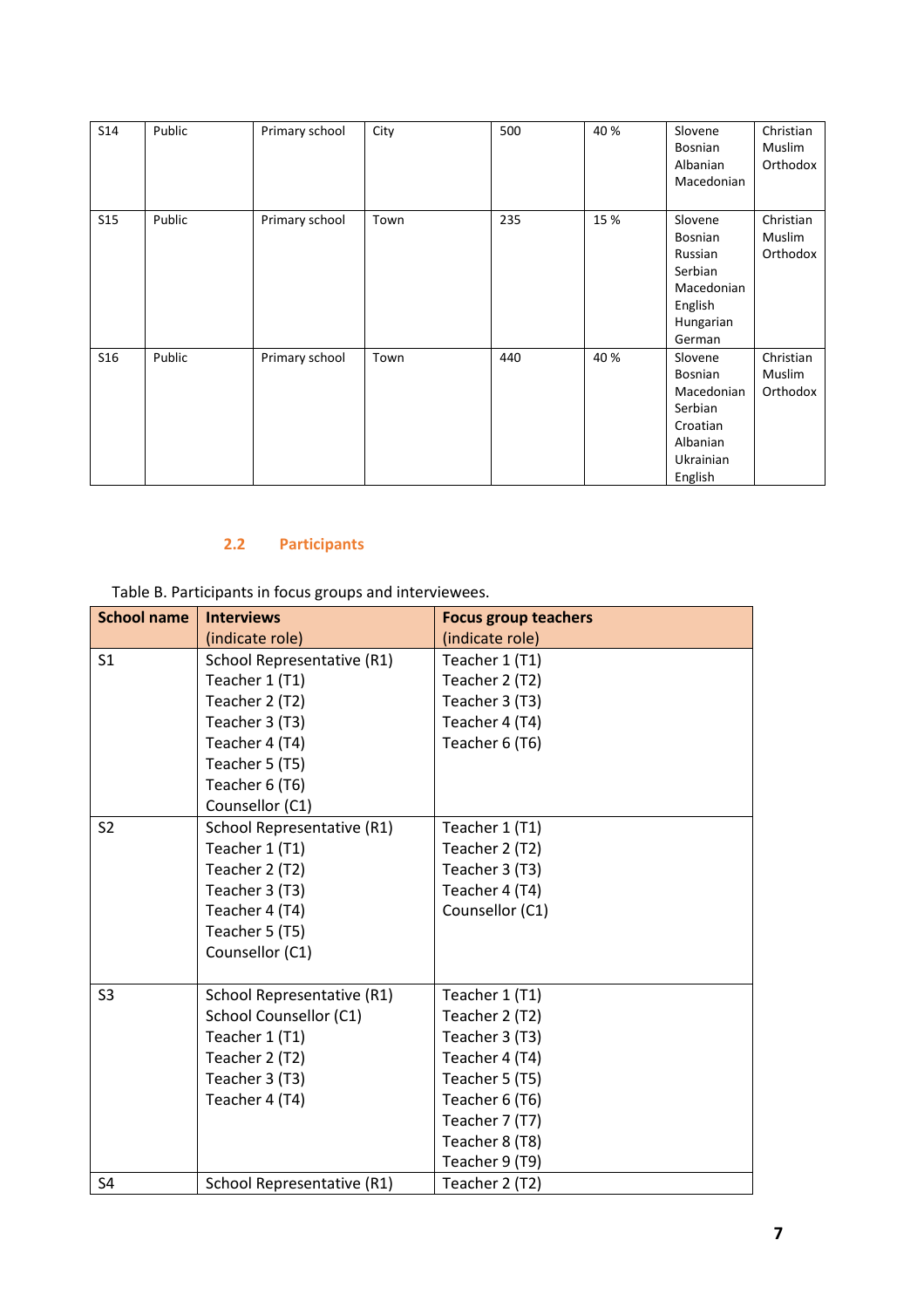|                | Teacher 1 (T1)                   | Teacher 4 (T4)                             |
|----------------|----------------------------------|--------------------------------------------|
|                | Teacher 2 (T2)                   | Teacher 5 (T5)                             |
|                | Teacher 3 (T3)                   | Teacher 6 (T6)                             |
|                | Teacher 4 (T4)                   | Teacher 7 (T7)                             |
|                | Teacher 5 (T5)                   | Teacher 8 (T8)                             |
| S <sub>5</sub> | School Representative (R1)       | School Representative (R2)                 |
|                | Teacher 1 (T1)                   | Teacher 2 (T2)                             |
|                | Teacher 2 (T2)                   | Teacher 4 (T4) / Counsellor (C1)           |
|                | Teacher 3 (T3)                   | Teacher 6 (T6)                             |
|                | Teacher 4 (T4) / Counsellor (C1) | Teacher 7 (T7)                             |
|                | Teacher 5 (T5)                   | Teacher 8 (T8)                             |
|                |                                  | Teacher 9 (T9)                             |
|                |                                  | Teacher 10 (T10)                           |
| S <sub>6</sub> | School Representative (R1)       | Teacher 3 (T3)                             |
|                | School Representative (R2)       | Teacher 4 (T4)                             |
|                | Teacher 1 (T1)                   | Teacher 5 (T5)                             |
|                | Teacher 2 (T2)                   | School Representative (R2)                 |
|                | Teacher 3 (T3)                   |                                            |
|                | Teacher 4 (T4)                   |                                            |
| <b>S7</b>      | School Representative (R1)       | Teacher 1/ School Representative 1 (T1/R1) |
|                | School Representative (R2)       | Teacher 5 (T5)                             |
|                | Teacher 1 (T1)                   | Teacher 6 (T6)                             |
|                | Teacher 2 (T2)                   | Teacher 7 (T7)                             |
|                | Teacher 3 (T3)                   | Counsellor (C1)                            |
|                | Teacher 4 (T4)                   |                                            |
| S8             | School representative (R1)       |                                            |
| S9             | School representative (R1)       |                                            |
| <b>S10</b>     | School representative (R1)       |                                            |
| S11            | School representative (R1)       |                                            |
| S12            | School representative (R1)       |                                            |
| <b>S13</b>     | School representative (R1)       |                                            |
| S14            | School representative (R1)       |                                            |
| <b>S15</b>     | School representative (R1)       |                                            |
| <b>S16</b>     | School representative (R1)       |                                            |
|                |                                  |                                            |

Source: Own elaboration.

#### **2.3. Analysed teaching materials**

<span id="page-7-0"></span>Table C. Analysed teaching materials.

| <b>School</b>                 | <b>Description</b> | <b>Who</b>      | Relevance for the |
|-------------------------------|--------------------|-----------------|-------------------|
| Typology/name of the material |                    | brought/created | project           |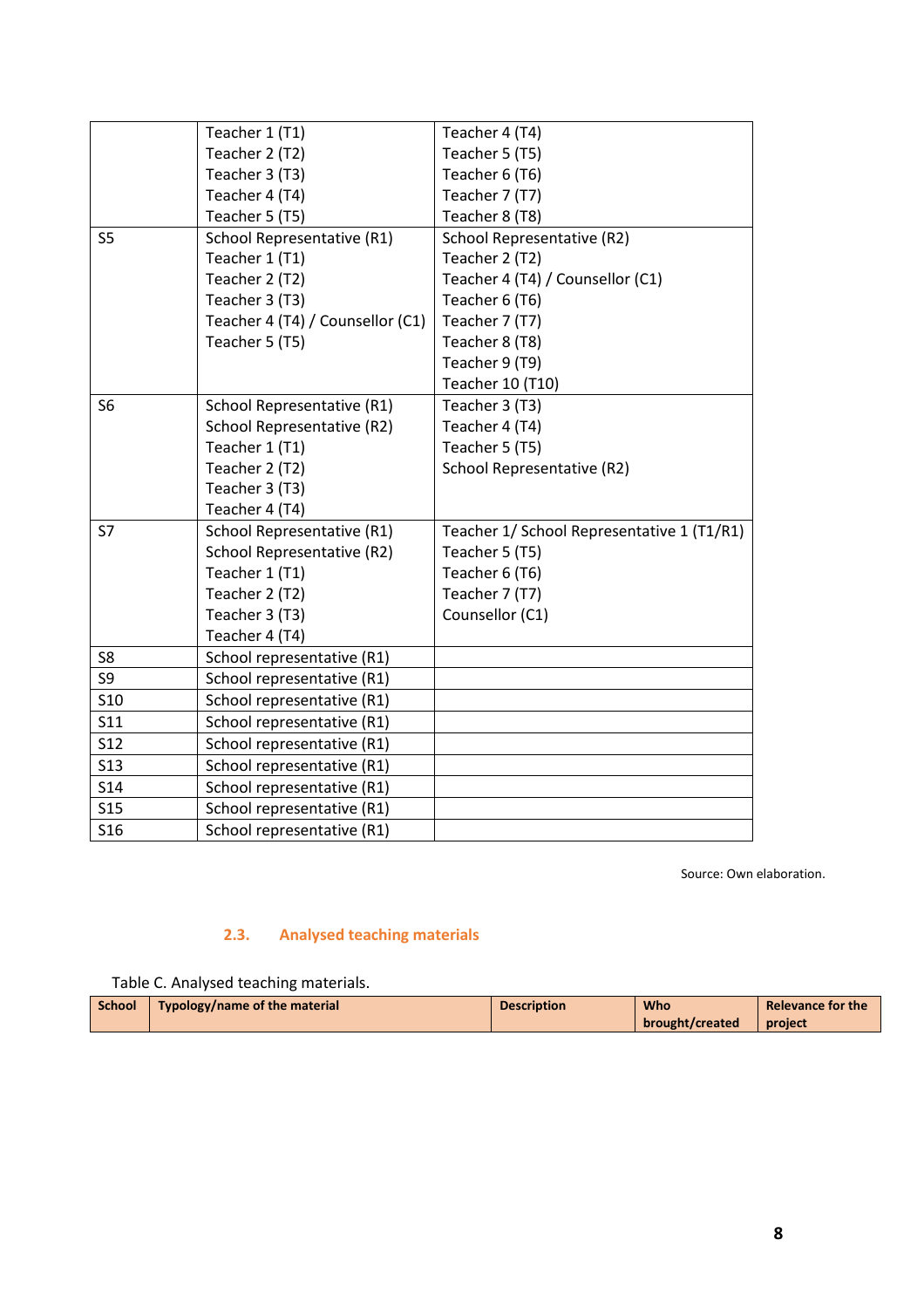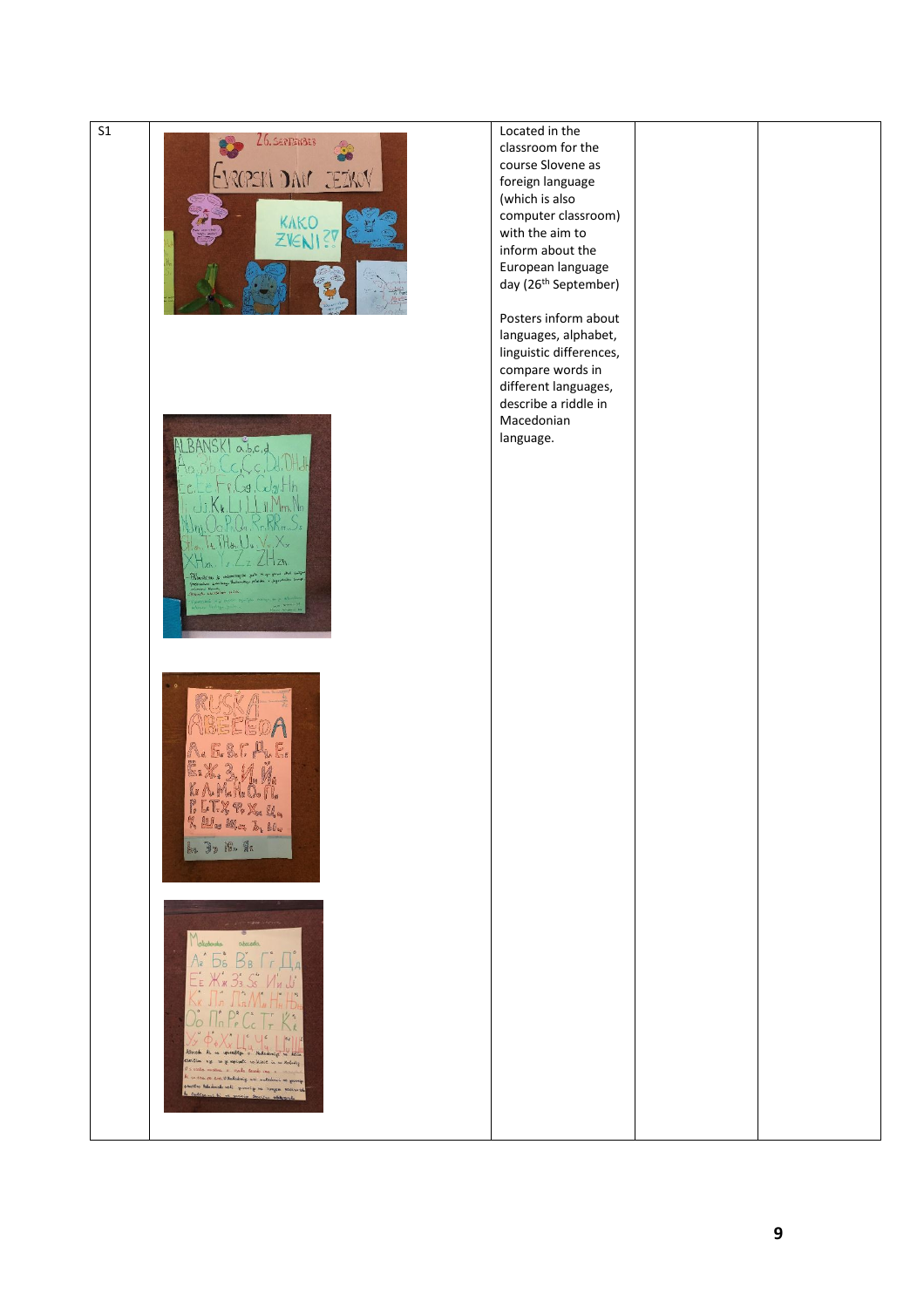|                | Orkestowne<br>Ugonia<br>Okvo majka ngdo nova- si deca<br>RR. 363 deed (?)<br>vent the point on socials. Into clear<br>Me 35<br>due dos hebrital<br><b>Cott</b><br>tradices tidence I yold be to<br>present (2)<br>Janpiort |                                                                                                                                                                               |                                                                                                                              |                                                                                                                                                                                                           |
|----------------|----------------------------------------------------------------------------------------------------------------------------------------------------------------------------------------------------------------------------|-------------------------------------------------------------------------------------------------------------------------------------------------------------------------------|------------------------------------------------------------------------------------------------------------------------------|-----------------------------------------------------------------------------------------------------------------------------------------------------------------------------------------------------------|
|                | Dictionary, books, English books (Geography teacher),<br>handbooks                                                                                                                                                         | Tools for stimulation<br>of migrant's<br>participation and<br>language learning,<br>improves<br>comprehension of<br>language and<br>teaching content.                         | Bought in shops                                                                                                              | Enhances<br>participation of<br>children.                                                                                                                                                                 |
|                | Books, IC tools (linguistic games), storybooks in<br>Macedonian and Albanian language                                                                                                                                      | Tools for stimulation<br>of participation and<br>language learning. It<br>fosters migrant'<br>cultural identity and<br>builds trust and social<br>relations.                  | didactic tool<br>developed in the<br>state-financed<br>project and<br>available online,<br>bought in shops,<br>teachers-made | Child-centered<br>because it<br>enhances<br>integration<br>through play,<br>building<br>community and<br>trust, playing<br>social games.                                                                  |
|                | didactic games, social games, DIY (used by teacher for<br>additional Math teaching classes, Slovene and English<br>language classes)                                                                                       | Tools for teaching<br>Slovene language<br>through play, building<br>community and trust,<br>social relations,<br>playing social games.                                        | Bought in shops,<br>teachers-made                                                                                            | Child-centered<br>because it<br>enhances<br>integration<br>through play,<br>building<br>community and<br>trust, playing<br>social games.                                                                  |
| S <sub>2</sub> | "I speak Slovene" - script for a 25-hours Slovenian course                                                                                                                                                                 | The script is a<br>valuable source<br>because it is one of<br>the rare scripts for<br>learning the Slovene<br>language adapted for<br>children (visually and<br>content-wise) | Created by the<br>teacher of the<br>Slovenian<br>language as a<br>secondary<br>language<br>especially for her<br>classes.    | Plenty of the<br>scripts for the<br>Slovene language<br>learning are<br>prepared for adult<br>learners.<br>Adaptation of the<br>script for children<br>is the expression<br>of child-centred<br>approach. |
|                | "All for one, one FOR ALL" - Multilingual stories                                                                                                                                                                          | Collection of short<br>Slovene tales<br>translated by the<br>migrant students into<br>Bosnian, Macedonian<br>and Albanian<br>language                                         | Created by the<br>teacher of<br>Slovenian<br>language as a<br>secondary<br>language.                                         | Created with the<br>aim of local<br>children'<br>sensibilization and<br>promotion of<br>intercultural<br>awareness.                                                                                       |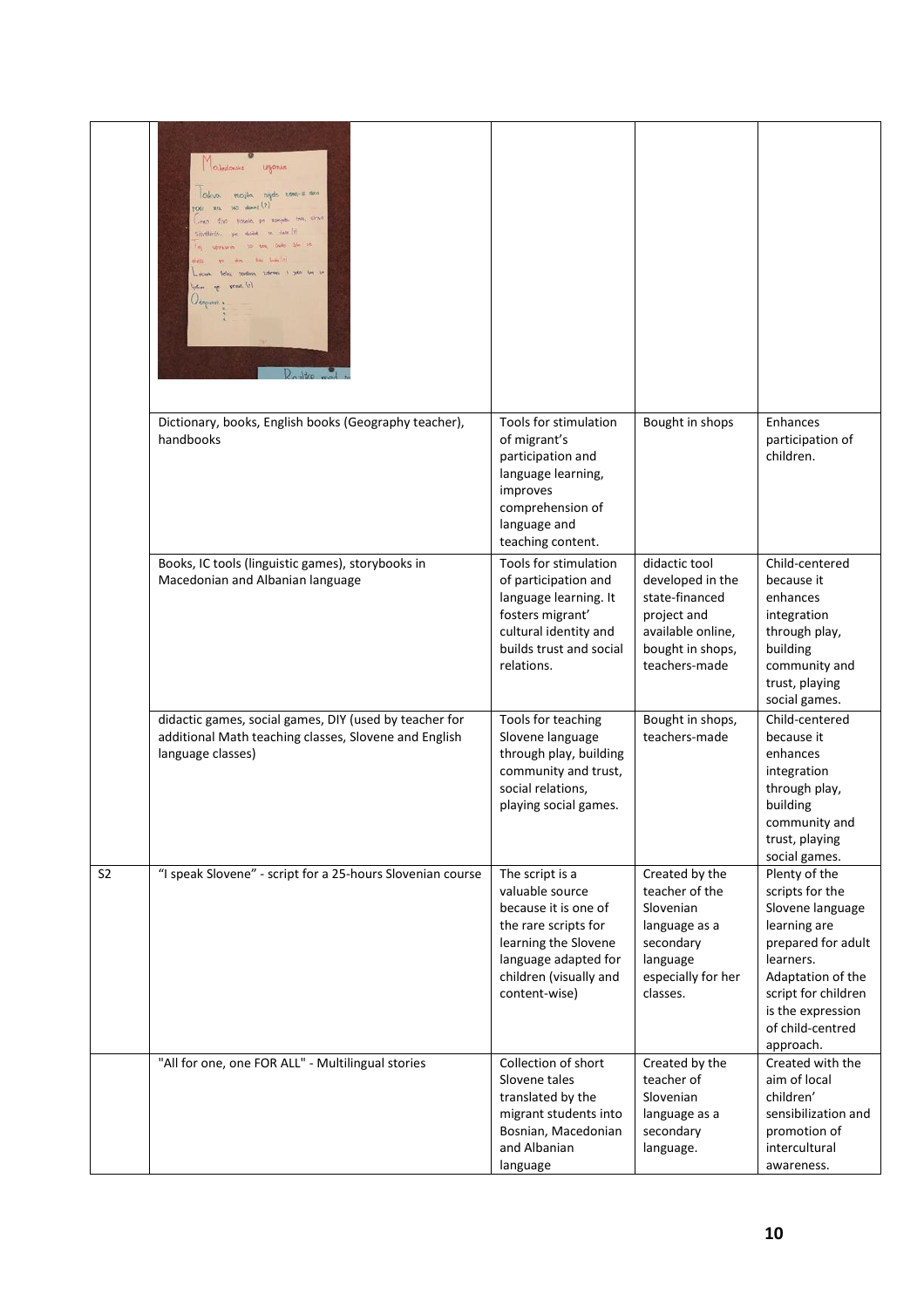|                | "A multilingual dictionary for the Slovene language"                                    | The Slovene-Albanian<br>dictionary of basic<br>words used while<br>learning<br>(Slovene)/foreign<br>language such as:<br>language, literary<br>language,<br>communicator, public<br>text etc.                                                                                                                                                                                                                                                                 | Created by the<br>teacher of<br>Slovenian<br>language as a<br>secondary<br>language. | The Albanian<br>speaking children<br>are among the<br>most<br>discriminated; the<br>aim of this<br>dictionary is<br>destigmatisation<br>and facilitation of<br>learning the<br>Slovene language. |
|----------------|-----------------------------------------------------------------------------------------|---------------------------------------------------------------------------------------------------------------------------------------------------------------------------------------------------------------------------------------------------------------------------------------------------------------------------------------------------------------------------------------------------------------------------------------------------------------|--------------------------------------------------------------------------------------|--------------------------------------------------------------------------------------------------------------------------------------------------------------------------------------------------|
| S <sub>3</sub> | Posters<br><b>DUMBER DAY RUPPED.</b><br>EBI say 1940).                                  | Located in the<br>entrance hall for a<br>few weeks in<br>September/October<br>and November with<br>the aim to inform<br>about the European<br>language day (26th<br>September),<br>international day of<br>tolerance (16th<br>November), and<br>World greetings/hello<br>day (21 <sup>st</sup> November)<br>Posters inform about<br>languages, tolerance,<br>the Human Rights<br>Declaration, the<br>necessity to solve<br>conflicts by<br>communication etc. | Social science<br>teachers and<br>students.                                          | It promotes<br>intercultural<br>awareness,<br>intercultural<br>communication,<br>and solidarity. It<br>includes<br>multicultural and<br>multilingual<br>elements.                                |
| S4             | Textbooks, maps, photos or pictures, web applications,<br>animations, books (geography) | The teacher for<br>geography employs<br>an array of visual<br>materials to explain<br>the teaching subject<br>to students that do<br>not understand the<br>language (well)                                                                                                                                                                                                                                                                                    | Teacher of<br>geography                                                              | Teaching material<br>is prepared to<br>help with learning<br>and<br>understanding<br>those who do not<br>understand the<br>language (well).                                                      |
|                | Demonstrations (physical education)                                                     | With the aim to<br>integrate, all students<br>take part in physical<br>education. The<br>primary teaching<br>method is<br>demonstration.                                                                                                                                                                                                                                                                                                                      | Teacher of<br>physical education                                                     | Integration of the<br>newly arrived<br>migrants.                                                                                                                                                 |
|                | Music sheets, musical adaptations (music education)                                     | To acknowledge and<br>include all students of<br>the school who come<br>from a variety of<br>cultural backgrounds,<br>a school anthem and<br>a school rap song are<br>prepared in all                                                                                                                                                                                                                                                                         | Teacher of music<br>education                                                        | Approaches and<br>integrates cultural<br>diversity.                                                                                                                                              |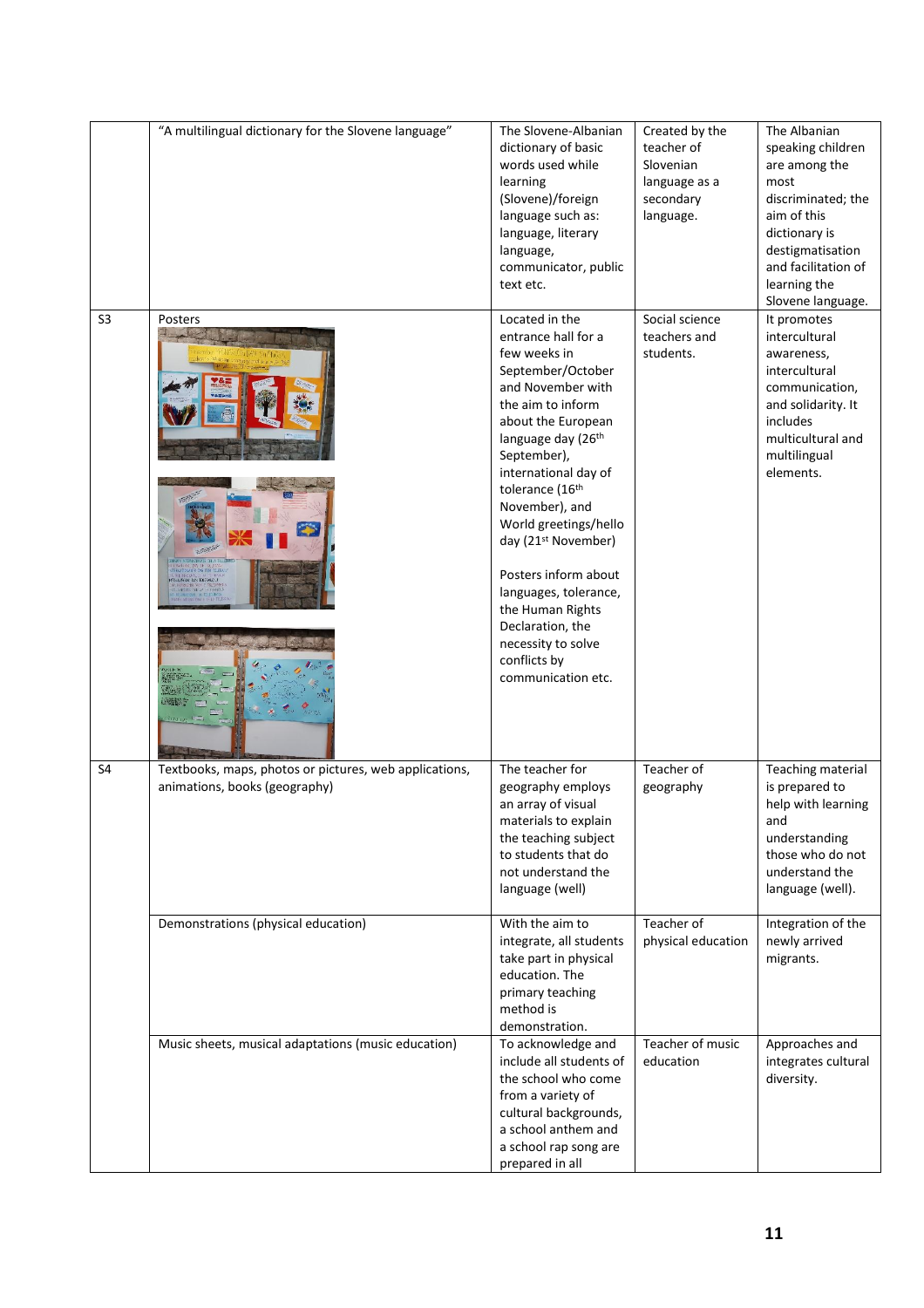|                                                                   | represented                                                                                                                                                                                                                                                                                                                                |                                             |                                                                                                                        |
|-------------------------------------------------------------------|--------------------------------------------------------------------------------------------------------------------------------------------------------------------------------------------------------------------------------------------------------------------------------------------------------------------------------------------|---------------------------------------------|------------------------------------------------------------------------------------------------------------------------|
| Provisional, DIY dictionary                                       | languages.<br>In the first<br>"preparation course"<br>(pripravljalnica) for                                                                                                                                                                                                                                                                | Teacher in the<br>preparation<br>course for | It's multilingual.                                                                                                     |
|                                                                   | the newly arrived<br>migrants, the teacher<br>and students                                                                                                                                                                                                                                                                                 | learning Slovenian                          |                                                                                                                        |
|                                                                   | prepared a DIY<br>dictionary for the                                                                                                                                                                                                                                                                                                       |                                             |                                                                                                                        |
|                                                                   | languages used in the<br>school                                                                                                                                                                                                                                                                                                            |                                             |                                                                                                                        |
| School primary entrance door stickers                             | The school embraces<br>and presents its<br>multicultural,<br>multilingual, multi-<br>ethnic composition<br>which is visible<br>already before<br>entering school as the<br>sing/stickers on the<br>door say:<br>"Multicultural, multi-<br>ethnic, multinational,<br>multilingual,<br>contemporary,<br>innovative, healthy,<br>eco-school". | School leadership                           | It promotes<br>intercultural<br>awareness.                                                                             |
| Stickers on the floor and stairs: "Good Day"<br><b>TIFFY NEWS</b> | In the halls cultural<br>and lingual diversity is<br>visible. The stickers<br>accompany students<br>in their "mother"<br>tongue through<br>school, wishing them<br>a "good day"                                                                                                                                                            | School leadership                           | It promotes<br>intercultural<br>awareness,<br>intercultural<br>communication<br>and solidarity. It is<br>multilingual. |
| "Nationality stew"                                                | In a corner on the hall<br>the "Nationality<br>stew" is prepared:<br>there are framed the<br>numbers of students<br>from different<br>countries in the<br>school, each country<br>represented by the<br>national flag in its<br>own frame and the<br>number of students                                                                    | School leadership                           | It promotes<br>intercultural<br>awareness,<br>intercultural<br>communication<br>and solidarity.                        |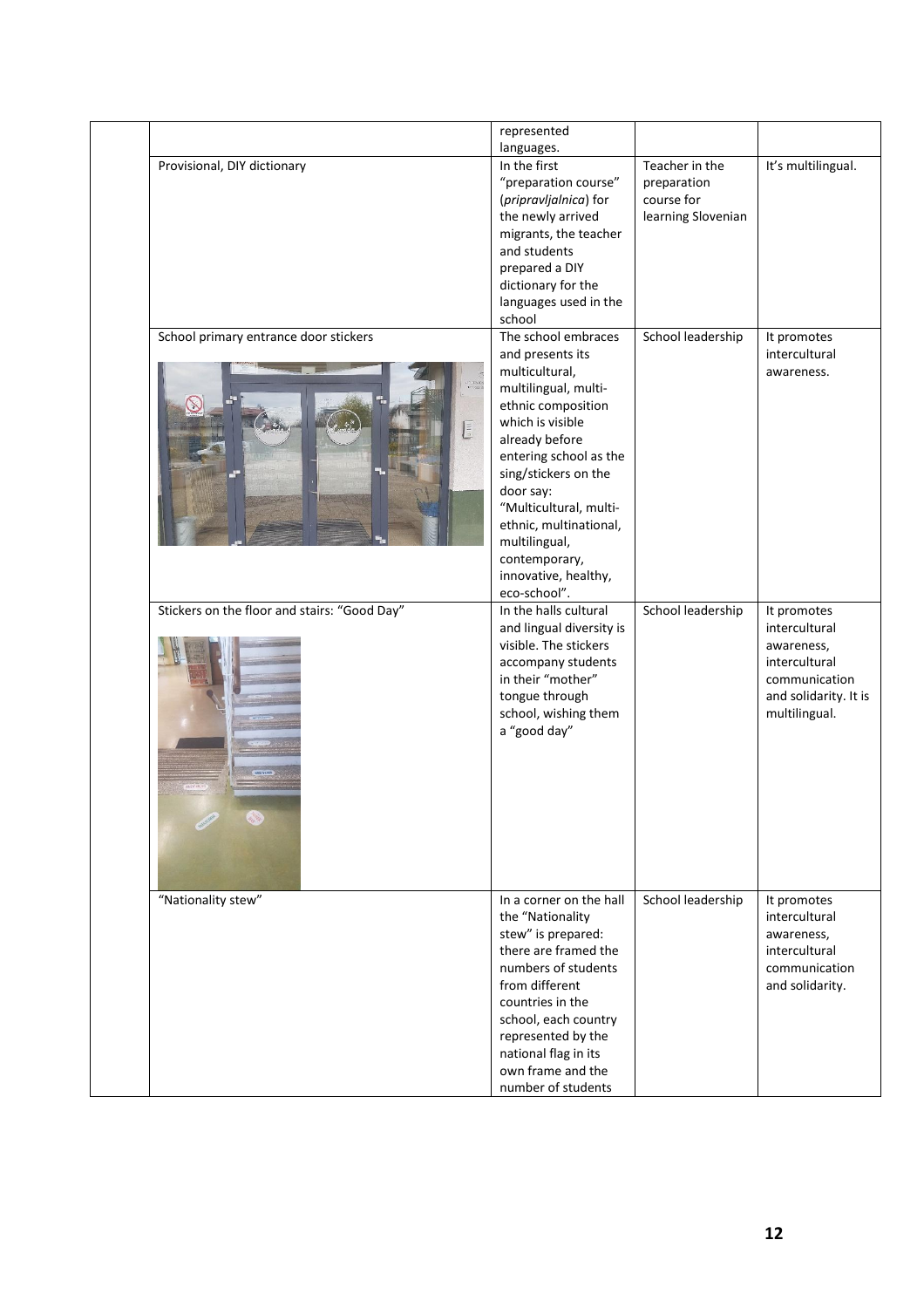|                | <b>RICANTS</b><br><b>HAMI CAV AGY</b><br>) <i>Motelyick</i><br>Kadzaut<br>kteri<br>PODIBU JAMO<br><b>DRUGEGA</b> | House rules of the<br>Room with a view",<br>i.e. "preparation<br>course" for learning<br>Slovenian<br>(pripravljalnica) for<br>newly arrived<br>migrants from Slavic<br>languages: "We speak<br>in all languages", etc.<br>The teacher of<br>Slovenian for newly<br>arrived migrants from<br>Slavic background<br>includes students in<br>different activities,<br>plays and all sorts of<br>activities (e. g.<br>preparing greeting<br>cards and birthday<br>cards, where they are<br>encouraged to write<br>in their own<br>language) | Teacher of<br>Slovenian<br>language to<br>students with<br>Slavic language<br>background.                                                                                                    | It promotes<br>intercultural<br>awareness,<br>intercultural<br>communication<br>and solidarity. It is<br>multilingual. |
|----------------|------------------------------------------------------------------------------------------------------------------|-----------------------------------------------------------------------------------------------------------------------------------------------------------------------------------------------------------------------------------------------------------------------------------------------------------------------------------------------------------------------------------------------------------------------------------------------------------------------------------------------------------------------------------------|----------------------------------------------------------------------------------------------------------------------------------------------------------------------------------------------|------------------------------------------------------------------------------------------------------------------------|
|                |                                                                                                                  | -Part of the project<br>"We are all migrants"<br>(Vsi smo migranti)<br>was the exhibition of<br>portraits "On the path<br>of stories and<br>inspiration" (Na poti<br>zgodb in navdiha).<br>Portraits of successful<br>immigrants in<br>Slovenia and a<br>fragment from their<br>first-person narration<br>was exhibited.                                                                                                                                                                                                                | It was a project of<br>different<br>organisations /<br>institutions,<br>however, the<br>headmaster at the<br>end asked to have<br>some of the<br>portraits for a<br>long-term<br>exhibition. | It promotes<br>intercultural<br>awareness,<br>intercultural<br>communication<br>and solidarity.                        |
| S <sub>5</sub> | Visual materials: pictures                                                                                       | Some teachers said<br>they try to include                                                                                                                                                                                                                                                                                                                                                                                                                                                                                               | Teachers                                                                                                                                                                                     | Helping newly<br>arrived migrants                                                                                      |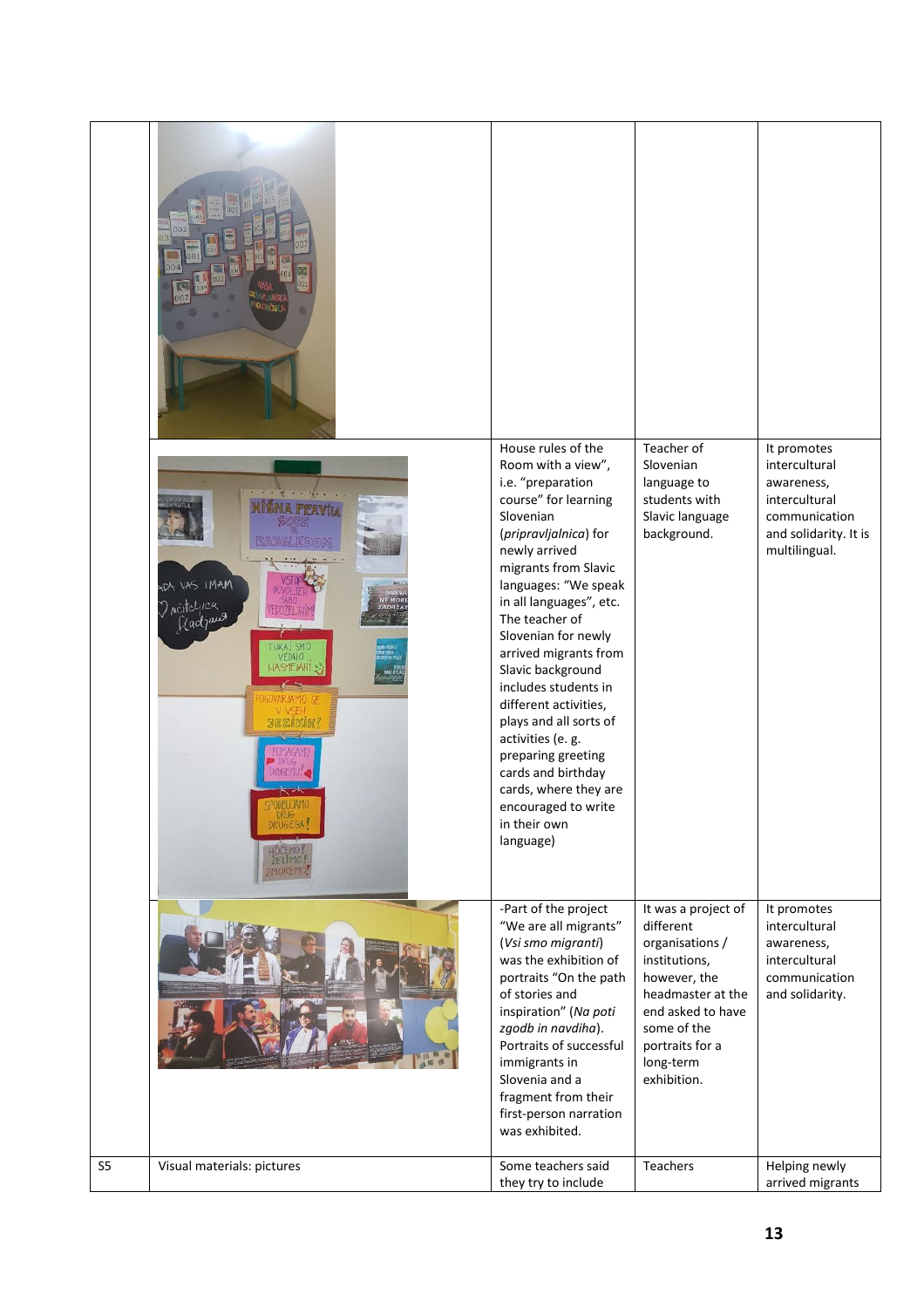|                |                                                                                                       | more visual material<br>that is easier to<br>understand for those<br>who do not<br>speak/understand<br>Slovenian well.                                                                            |                                                                                                                 | to understand the<br>subject(s).                                                                                                                                                                                                                                                                 |
|----------------|-------------------------------------------------------------------------------------------------------|---------------------------------------------------------------------------------------------------------------------------------------------------------------------------------------------------|-----------------------------------------------------------------------------------------------------------------|--------------------------------------------------------------------------------------------------------------------------------------------------------------------------------------------------------------------------------------------------------------------------------------------------|
|                | Extraordinary practice - one teacher engages with two<br>foreign students from non-Slavic backgrounds | A teacher on a<br>voluntary basis<br>(usually on weekends)<br>is teaching two<br>students from non-<br>Slavic backgrounds<br>Slovenian language<br>and the school<br>subjects in her own<br>house | Teacher of arts<br>and philosophy                                                                               | Facilitating the<br>feeling of<br>acceptance and<br>integrations as<br>such.                                                                                                                                                                                                                     |
| S <sub>6</sub> | Posters                                                                                               | Posters hang on a<br>classroom wall and<br>were assessed during<br>a project 'My Idol/My<br>Home'                                                                                                 | Migrant and local<br>students                                                                                   | It approaches<br>cultural diversity,<br>includes<br>multicultural<br>elements and it is<br>multilingual.                                                                                                                                                                                         |
|                | Dictionary/Pictionary                                                                                 | Learners have them<br>on their table to use it<br>during the course                                                                                                                               | Teacher-produced                                                                                                | Teacher prepared<br>a dictionary in<br>various languages<br>(e.g. Albanian,<br>Croatian) to ease<br>the process of<br>understanding of<br>the basic<br>vocabulary.<br>Dictionary circles<br>around school<br>members too.<br>Pictionary has<br>icons and<br>explanation in<br>foreign languages. |
|                | Workbook 'Time for<br>Slovene language'                                                               | Library and<br>classrooms have a<br>few editions.<br>Teachers use them<br>during courses to<br>provide additional<br>exercise for migrant<br>learners.                                            | Faculty of Arts<br>(University of<br>Ljubljana) and<br>Centre for Slovene<br>language as a<br>foreign language. | It approaches<br>cultural diversity,<br>it is multilingual,<br>helps to introduce<br>language and<br>culture.                                                                                                                                                                                    |
|                | Cards                                                                                                 | A game used to learn<br>simple words with the<br>help of pictures.                                                                                                                                | <b>NGO</b>                                                                                                      | Language learning<br>through a game.                                                                                                                                                                                                                                                             |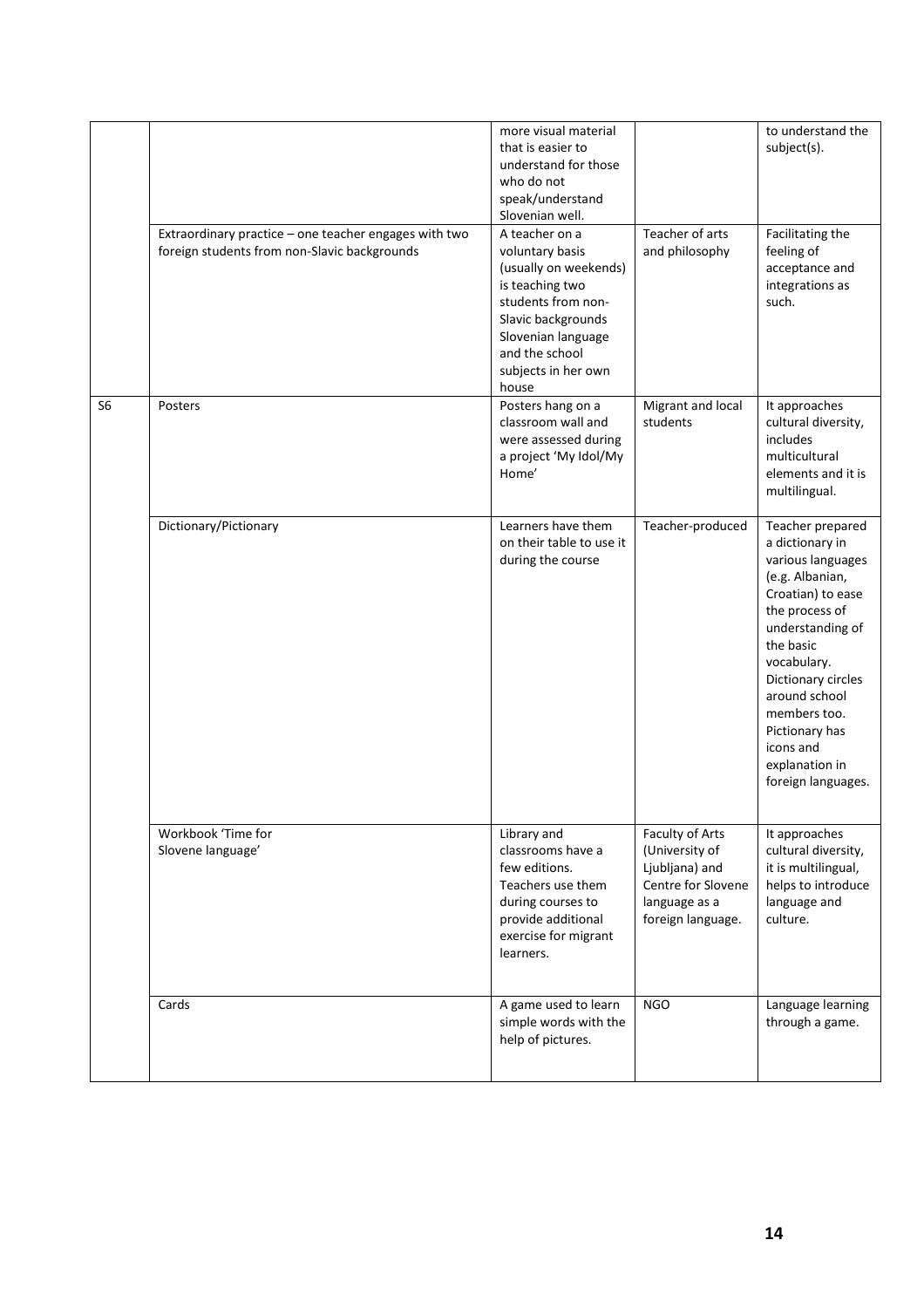| <b>Books</b>                                                        | Classes have reading<br>sessions where they<br>tackle topics such as<br>diversity, equality,<br>racial issues, poverty,<br>war, etc.                                                                                                                                                                                                                 | School provided<br>such books | Teacher and<br>pupils establish a<br>conversation<br>about<br>interpersonal<br>relationships,<br>respect, diversity,<br>equality,<br>tolerance, racism,<br>cultural<br>differences, etc.                                                                                   |
|---------------------------------------------------------------------|------------------------------------------------------------------------------------------------------------------------------------------------------------------------------------------------------------------------------------------------------------------------------------------------------------------------------------------------------|-------------------------------|----------------------------------------------------------------------------------------------------------------------------------------------------------------------------------------------------------------------------------------------------------------------------|
| Annual school excursion to humanitarian centre<br>Karitas/Red Cross | Within specific course<br>pupils visit charity<br>centre and<br>community kitchen to<br>get acquainted with<br>charity organizations<br>and poverty.                                                                                                                                                                                                 | Teacher's idea                | Pupils get an<br>opportunity to<br>meet migrants,<br>understand the<br>role of war in<br>migration<br>processes and<br>poverty, it<br>encourages<br>humanity and<br>understanding.<br>Includes anti-<br>racist perspective<br>and elements<br>from different<br>religions. |
| Presentation of a book/movie                                        | The content of the<br>book is related to the<br>content of the course<br>(e.g. History),<br>however, pupils are<br>encouraged to choose<br>the topic<br>independently.                                                                                                                                                                               | Teacher-produced<br>list      | It is multilingual<br>and it allows<br>learners to<br>present and get<br>acquainted with<br>different races,<br>religions, cultures,<br>etc. They compare<br>topics and seek<br>for similarities.                                                                          |
| Workbooks for Civic Education, Social Science, Slovene              | Topics: globalization,<br>migration, poverty,<br>cultures, religions<br>(Judaism, Catholicism,<br>Islam, Hinduism,<br>Buddhism), freedom,<br>nations, human and<br>children's rights,<br>environmental issues,<br>democratic values,<br>rules, laws,<br>community,<br>prejudices,<br>stereotypes,<br>celebrations,<br>language groups,<br>literature | School provides               | It approaches<br>cultural diversity,<br>includes<br>multicultural<br>elements,<br>includes elements<br>from different<br>religious, includes<br>anti-racist<br>perspective, etc.                                                                                           |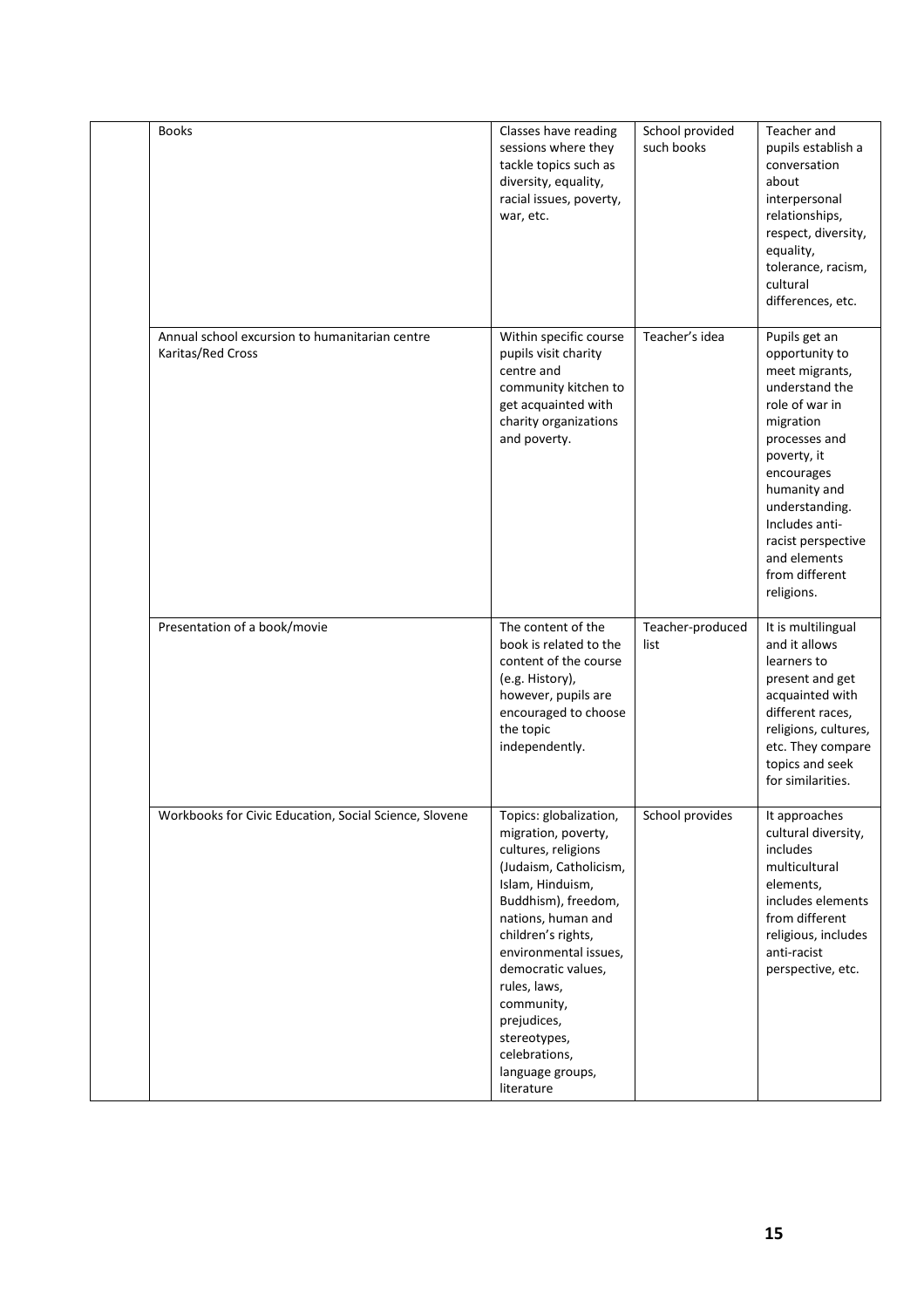| S7 | PowerPoint presentation                 | Presentation<br>of<br>Islamic religious book<br>Koran                                                                                                     | Migrant students<br>produced it | It approaches<br>cultural diversity,<br>encourages peer-<br>to-peer learning,<br>includes<br>multicultural<br>elements because<br>a<br>short comparison<br>is made                                                                  |
|----|-----------------------------------------|-----------------------------------------------------------------------------------------------------------------------------------------------------------|---------------------------------|-------------------------------------------------------------------------------------------------------------------------------------------------------------------------------------------------------------------------------------|
|    | Posters                                 | Bosnian literature                                                                                                                                        | Migrant student                 | of<br>Comparison<br>Slovene<br>and<br>Bosnian literature.<br>It is multilingual<br>tackles<br>and<br>cultural<br>differences<br>and<br>similarities.<br>Encourages<br>conversation and<br>appreciation<br>of<br>different cultures. |
|    | Workbooks for Slovene language, History | Topics:<br>language<br>mother<br>groups,<br>official<br>tongue,<br>foreign<br>language,<br>literature,<br>wars,<br>conflicts,<br>migrations,<br>religions | School<br>provides<br>material  | It approaches<br>cultural diversity,<br>includes<br>multicultural<br>elements,<br>includes elements<br>from different<br>religious, includes<br>anti-racist<br>perspective, etc.                                                    |
|    | Personal dictionary for Biology         | Migrant learners have<br>them on their table to<br>follow the course                                                                                      | Teacher-provided                | It is a multilingual<br>tool.                                                                                                                                                                                                       |
|    | Workbook for Biology                    | Topic: global<br>problems (poverty,<br>illness, migration)                                                                                                | School provides<br>material     | It approaches<br>global perspective<br>and encourages<br>acceptance,<br>understanding<br>and tolerance                                                                                                                              |

Source: Own elaboration.

# <span id="page-15-0"></span>**3. Results**

## <span id="page-15-1"></span>**3.1. Approaches to integration in schools**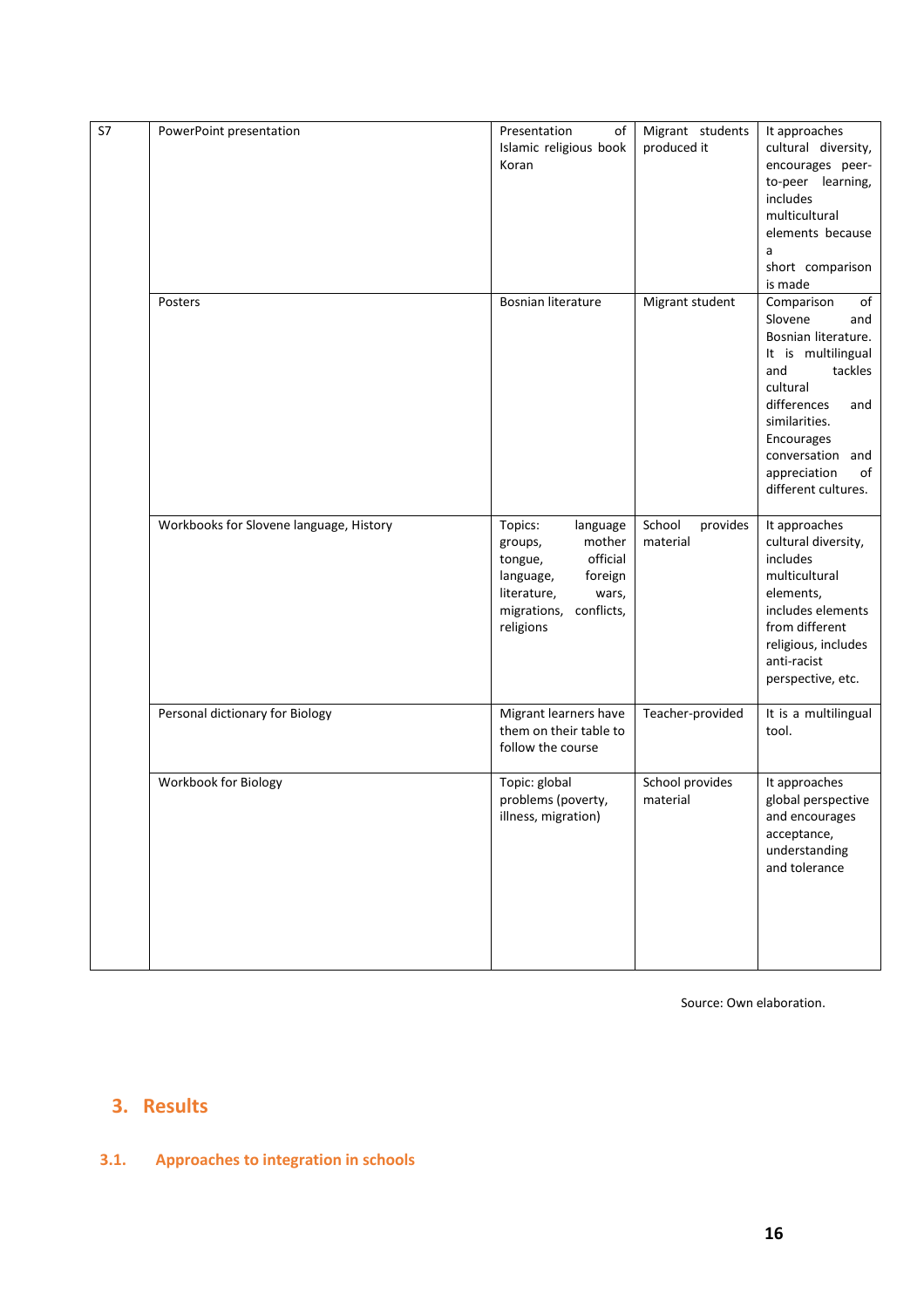#### *3.1.1. Knowledge, perceptions and attitudes about integration of migrant children*

The issue of migrant children's integration is relatively new in Slovenia. Although the very first discussions on the integration of migrant children within the educational system arose in the 1990s, incited mostly by large number of refugees from Bosnia who sought shelter in Slovenia, the measures of integration for migrant children began to be discussed more in-depth in recent years. The rise of interest in the integration of migrant children in Slovenia can be attributed to increased migration flows in Europe and increased political and media attention on topics of migration, migrants and their integration into European societies.

Members of the Slovenian educational community unanimously emphasize that visible changes for the better have been observed in recent years. The school environments are generally more aware of cultural diversity and more inclusive, there is a greater emphasis on the respect of cultural diversity and inclusion, and more attention is devoted to management of linguistic, religious and cultural diversity. A turn for the better is also attributed to the recent interventions of the Ministry of Education, Science and Sport of the Republic of Slovenia, that launched some extensive national projects (*Communication in Foreign Languages* 2008–2010, *Successful integration of children and migrant pupils from primary and secondary school in education for the period* 2008-2011, Interculturalism as a new form of coexistence 2013 to 2015, *Facing the Challenges of Intercultural Coexistence*, 2014-2020, *Only (with) others are we*, 2016-2021) for sensibilization of educational community, raising awareness about the presence of multiculturality, to promote intercultural coexistence and raise competencies of teachers in order to better cope with the challenges of integration of migrant children.

Our study was conducted among the members of the educational community and shows that national projects launched by the Ministry make a difference. Members of schools involved in the above listed projects are more sensible and aware of the integration issues and migrant children's needs, and these schools introduced some very concrete measures for better integration of migrant children. At the same time, other members of the educational community explain that multiculturality is something completely new for them and facing migrant children's integration present them a huge challenge.

However, the overall situation regarding the integration of migrant children in Slovenia is far from being satisfactory.

The **vision of the educational community** and their knowledge, perceptions, and attitudes toward migrant children and their integration in the Slovene society is not one-sided, but rather **polarized**. On one hand, there are traditionally more multicultural areas (due to the presence of traditional ethnic minorities, bordering areas, and areas attractive for economic migrants) with higher levels of multiculturality in schools, where members of educational community are more aware of the needs and challenges stemming from the cultural diversity. Some of these schools have also developed internal roles and informal procedures, and the overall climate toward acceptance, inclusion, and integration of migrant children is more positive or at least neutral.

On the other hand, in traditionally more monocultural local communities there are schools, where employees have low awareness and pay little attention to ethnic, religious and language diversity; they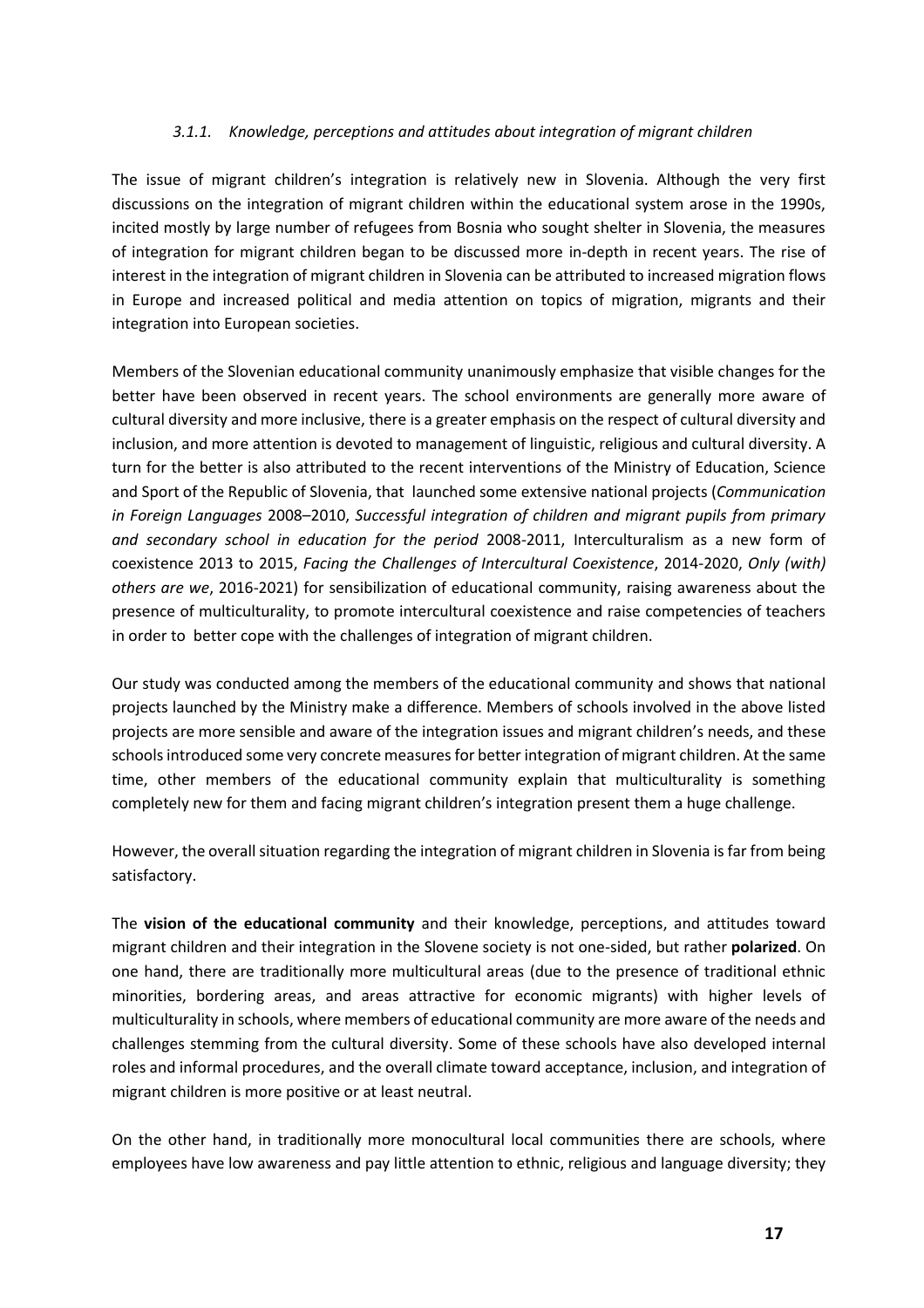manifest a lack of knowledge on the management of intercultural differences, and lack of competences regarding the integration of migrant children. In these schools, the attitudes toward migrant children by the members of the educational community are indifferent, also ignorant or even negative.

The attitude and knowledge related to the migrant children's integration among the educational community is reflected also in their understanding of the basic **concepts related to the integration**. Generally, there is no consensus about the concepts related to integration among the members of education community. The most unified view relates to the concept of assimilation, which is generally rejected. The concepts of inclusion, integration, and adaptation are more frequently used among the members of the educational community addressing the fact that migrant children must adapt to the new cultural environment, be included and integrated as much as possible. Sometimes, it is exposed that this must be a two-way process, but not always. Integration is seen as a way to become "part of", "to be accepted".

The issue of integration of migrant children in Slovenian schools is largely reduced to **language learning**. In other words, most of the focus, energy, and resources are dedicated to the learning of the Slovenian language while other aspects of the integration processes are neglected. Likewise, the national integration policy at state level mainly supports language learning through the obligatory language courses for all newly arrived migrant children enrolled in primary and secondary schools in Slovenia (120 hours/year).

Consequently, the main concern is that the process of **integration of migrant children is not holistically, systemic, and systematically approached, and legislatively regulated** (with the exception of the language course and some adaptations, e.g. the right to not be assessed during the first year of enrolment in the Slovenian school system). Integration support initiatives are predominately left to autonomous decisions of an individual school, the good will of the principal, school leadership, etc. Even in the schools that approach migrant children integration better, this rarely means that all school staff is involved actively in the process of integration. This is rather the responsibility of an individual person – usually school counsellor and main class-teacher. The success of integration "interventions" is, therefore, depending again on the individual's good will and enthusiasm. The self-assessment or evaluation of the success of migrant children integration is completely absent.

#### *3.1.2. Knowledge, perceptions and attitudes about migration*

Among the members of the educational community, the migration as such is prevailingly seen as **a fact and a challenge** that must be faced. Rarely (mostly in traditionally multicultural areas) it is sees as a positive characteristic that can enrich the local community and a whole society, and more likely as a **problem affecting the learning process**. Some members of the educational community express negative feelings toward migrants in general, influenced also by the prevailing media reports and political discourse.

The Slovenian specific is the **division made between "proper migrants" and "nonproper migrants"**  coming from the republics of former common state Yugoslavia (Serbs, Bosnians, Croats, Albanians, Montenegrins, Macedonians). This distinction is introduced by the terminological addressing: for the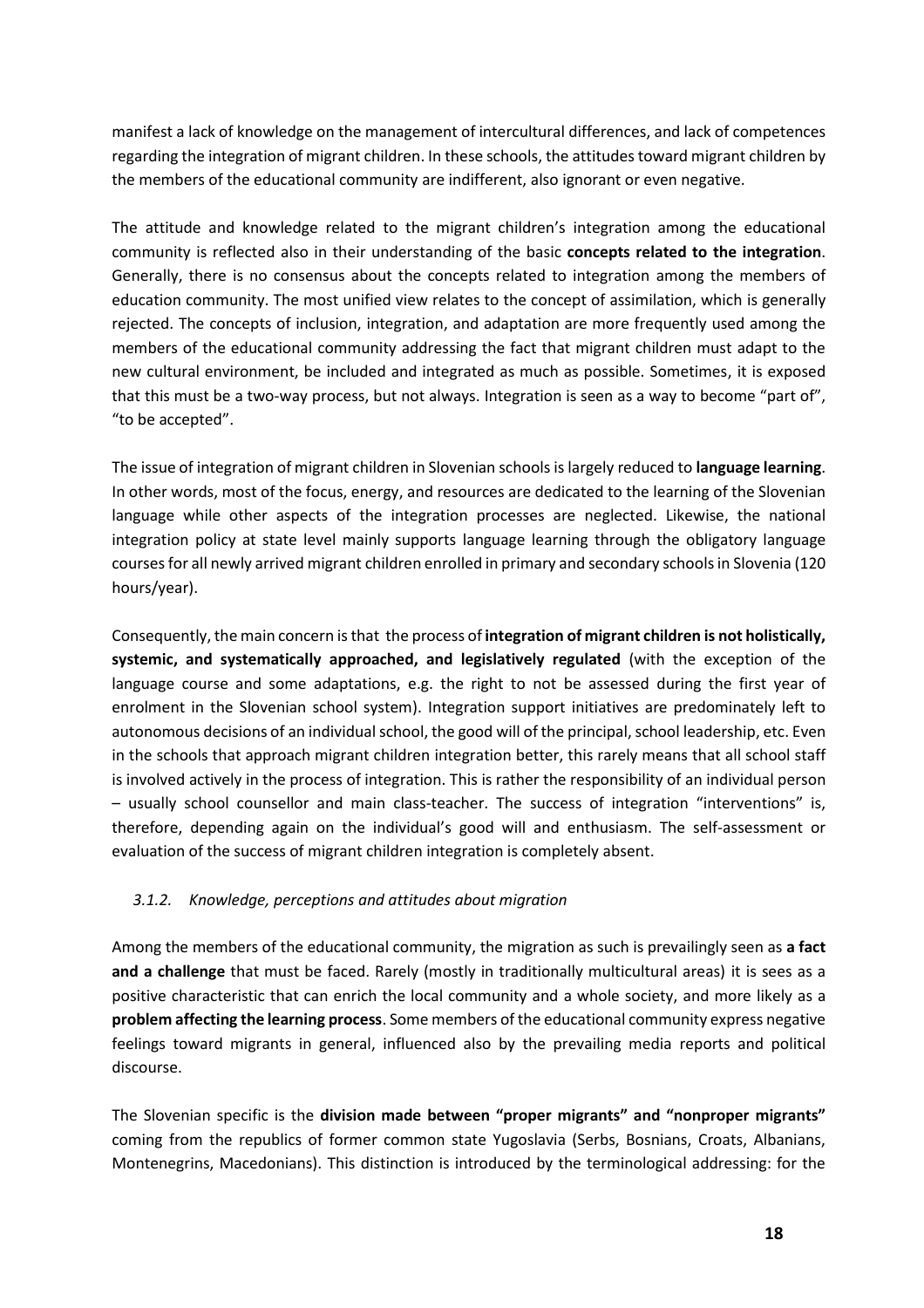"proper migrants" the English word "migrant" is used, for those coming from the areas of former Yugoslavia, the Slovenian translation for migrant "priseljenci" occurs. The vast majority of immigrants living in Slovenia are "priseljenci", since Slovenia presents for most migrants only a transition state. Other studies show that the reason for this lies in the fact that Slovenia is too small, economically not attractive, and politically not well recognized in relation to some other European states. In this context, principals and other schools' staff often explained that they do not have migrant children enrolled in their schools but have a lot of "priseljenci".

Regarding the contact and collaboration of the educational community with **migrant families**, there is a big **discrepancy between primary and secondary schools**. In the primary schools, the involvement of the family members is more intensive: teachers meet parents at the beginning of the school year or even before and usually stay in contact during the whole school year. Some schools organize language courses for parents or some other form of involvement. Primary schools' principals assess the collaboration with migrant parents as good. The situation is completely different when it comes to secondary schools: if the parents usually contact the school at the beginning of the school year, after that period there is no collaboration or contact between both parties.

Regarding the **local parents** and local community, our interviews exposed some hesitation and negative feelings among local parents regarding the integration of migrant children and their families in the local community. However, very rarely (primary) schools address this issue openly. Again, only a few primary schools perceived the integration as a holistic process that must involve all actors: migrant children and migrant families, local children and families, members of the educational community and local community as such. In these schools, they try to present the broader local area and crucial local institutions to migrant children and their families. However, there are no guidelines on how to do it, there is a complete lack of systemic approach in this regard. Every school organizes its own way of establishing contact with parents relying on previous experiences and usual practices.

The **data** schools collect about migrants **are scarce.** With the enrolment of a migrant child, the school collects the data about the child's mother tongue, place of birth and state of arrival. These data are the base for organizing the language course and gaining the money support from the Ministry. However, the collection of data is no legal obligation. After this initial period, the data related to ethnicity, foreign status, religion or mother tongue or whatsoever are not monitored or systematically measured any more. This kind of data is perceived as "sensitive data" and it is not appropriate to ask.

#### <span id="page-18-0"></span>**3.2. How diversity in a migratory context affects school**

Diversity affects Slovenian schools in various ways. Sometimes, having a migrant student in a classroom or school influences teachers' preparations, external school evaluation and results, the content of the teaching course, formal procedures, organization of meals, classroom atmopshere and interpersonal relations. In general, we could say that the majority of Slovenian schools at both, primary and secondary level, **recognize weakspots** they have, however, they express **lack of will and knowledge** how to tackle opportunities and issues multiculturality brings along.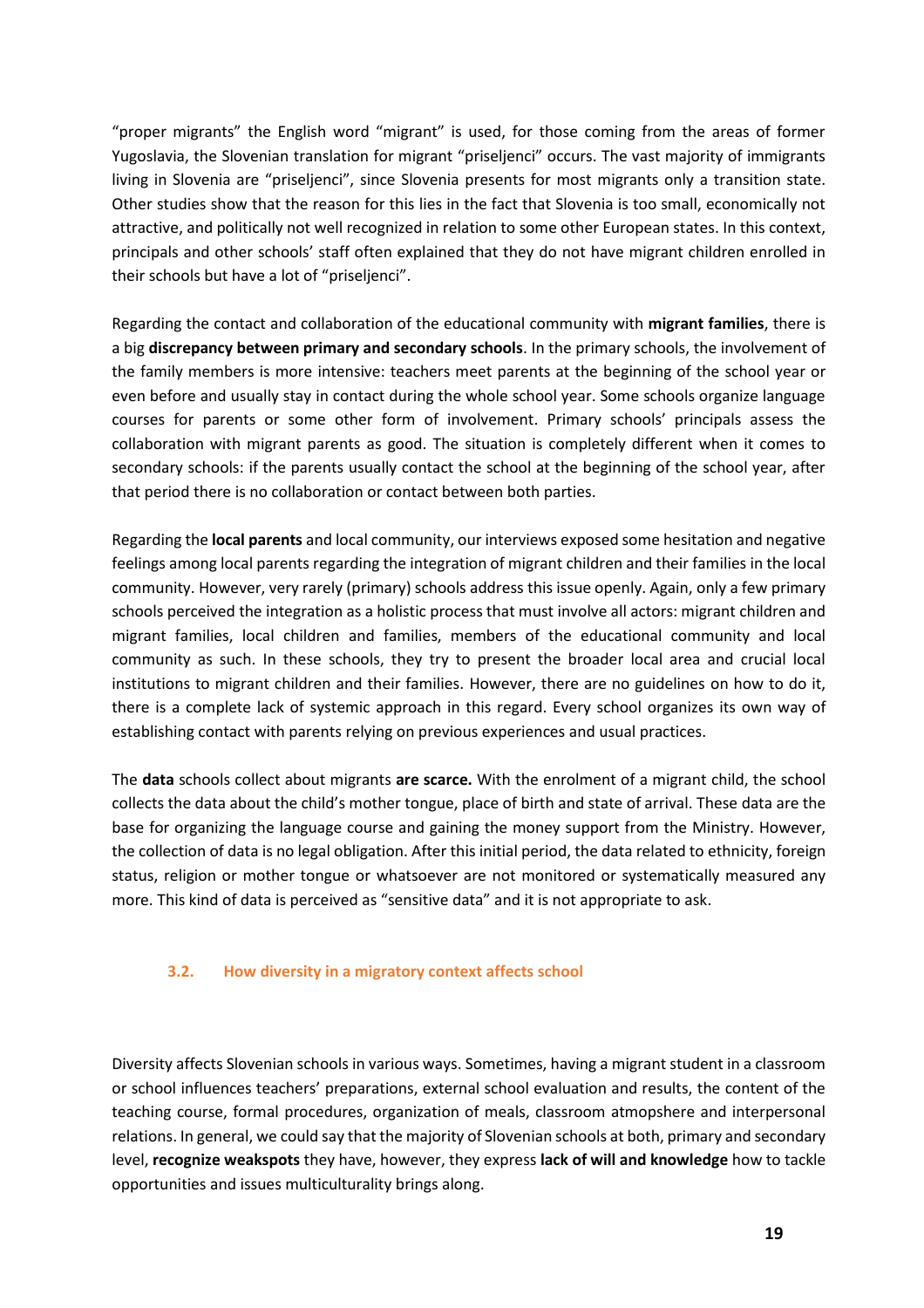When it comes to **teachers' course preparation**, primary school teachers are, to some extent, more willing to adapt and/or prepare additional material for foreign learners than their high school colleagues. It seems that especially teachers of Slovenian language are more attentive and sensitive, probably because they often teach in an additional Slovenian language course organized for migrant students. On one hand, we have teachers who had reported that they frequently reach for Google Translator, newspaper articles about migrations, they compare Muslim and Catholic holy books, Bosnian and Slovene literature, etc. while on the other hand, some teachers are completely ignorant and pay no attention to migrant learners. Sometimes, teacher's explanation is given in several different languages, for example Slovenian, English, German, Italian or Serbo-Croatian. Quite common example of teaching at several primary and at two secondary schools was that when the class was acquainted with a new terminology, a number of translations was provided (English, Slovene and in a language of specific migrant student); teachers explained that such approach encourages learning from migrant students.

How do school members feel in this swirl of cultures? We have met teachers who clearly stated that they will not speak English or any other foreign language with migrant children and teachers who perceive migrant learners as a challenge and opportunity to learn something new. Sometimes, teachers insist that students should speak Slovenian also between brakes and out of the class, other teachers do not mind if foreign students speak mother language with other migrant children out of the formal lessons but in school enviroment. Some teachers openly said that migrant students present additional workload for them, a burden, while others told us that teaching migrant students is an honour. Overall, teachers stated that it takes plenty of energy and time to prepare additional tasks and material for migrant children if they want to include them in a working process. It seems that the longer they work, the more competent they feel to work with migrant learners. Primary school teachers try to sit migrant students in first rows; however, they are not certain whether it helps that migrant students sit with other learners who speak their language or not. Sometimes long term migrants can help newly arrrived because they speak the same language. Teachers at both levels miss more material, sources and tools that could help them to address topics like tolerance and multiculturality, while on the other hand some reported that they are fed up with lectures and seminars about inclusion of migrant children in a classroom. Among co-workers, teachers can identify people who have prejudices, lack sensibility, they spread hate speech, are intolerant and those who are suitable to work with migrant learners. School membersstate that it is of crucial importance to have a headmaster who support the idea of acceptance, tolerance, multiculturality, and equality.

The subjective feeling of the majority of schools was that they are quite respected in their surroundings, recognized as multicultural and perceived as tolerant toward migrant students, however in-depth discussion revealed that this is not always true. Particularly secondary schools that carry out vocational programmes and primary schools located in more intolerant enviroments have bad reputation among local population. We encountered schools that do not perceive multiculturality as added value; some school members recognized multiculturality as a stigma. Such institutions think about migrant students more in a term of additional workload than as an outstanding characteristic.

The very first contact between **migrant familes** and the school environment happens in the process of the enrolement. Administrative offices admitted that migrant students who have been in Slovenia for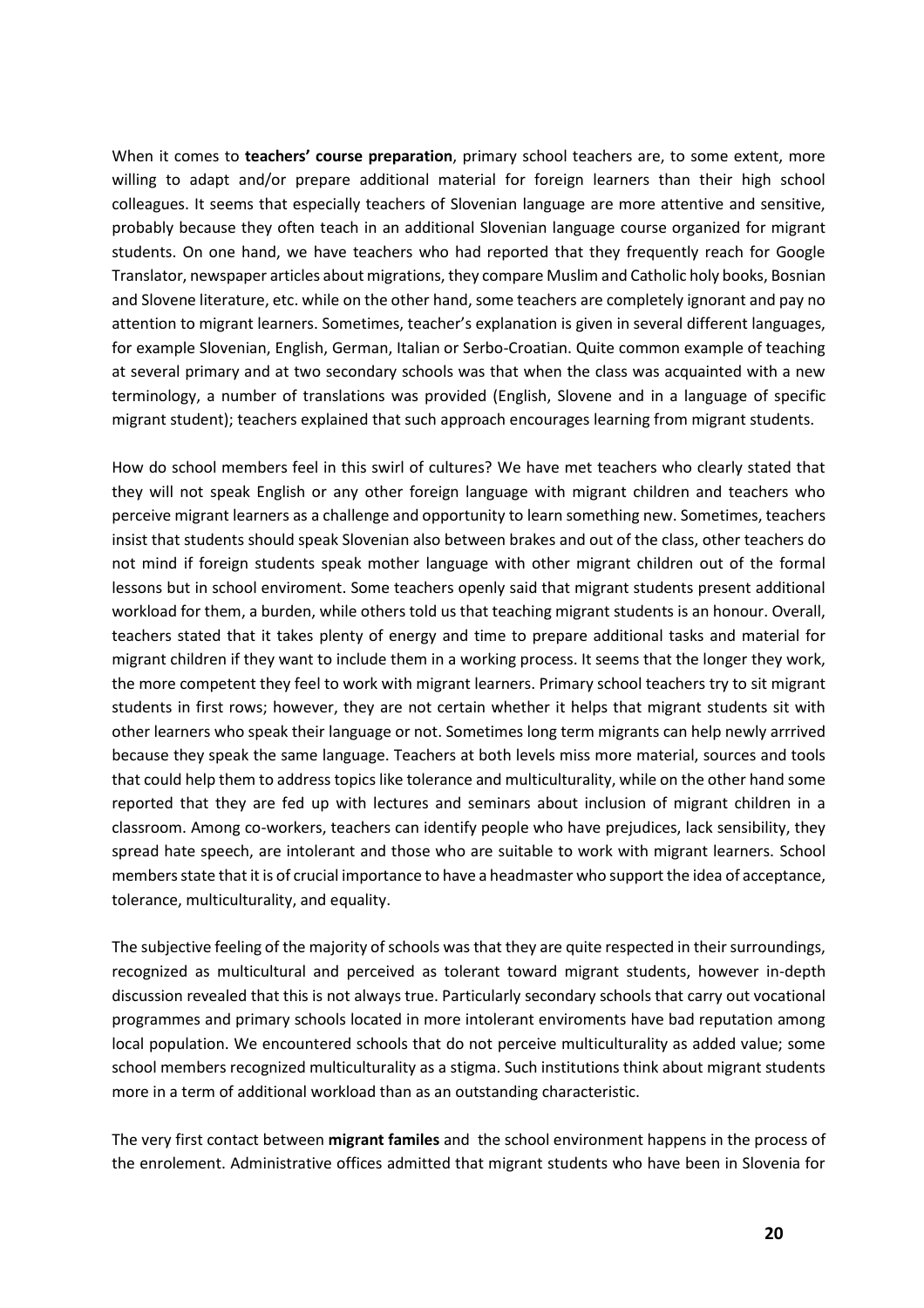several years are frequently asked to help with translation in communication with parents, although, teachers are not entirely satisfied with such solution because they cannot be certain whether the message is carried around properly. Examples of foreign parents who made an official complaint about the school not accepting their child or that their culture has been violated are rare. This surprises us because regarding specific food restrains (e.g. not eating pork), our impression is that not every school respects such restraints or provides a substitute meal.

Certain schools that offer dishes containing pork decide to include the figure of a pig on a menu to provide clear information for students who are not familiar with Slovene language. In high schools, food providers and students communicate daily in order to provide appropriate food. Sometimes, it takes some time for children to start eating in school because Slovenian food tastes differently to them.

Earlier, we mentioned parental perception, and in contrast with migrant parents, we encountered examples of **local parents** who do not appreciate multicultural schools. Parents recognized such schools as institutions intended to accept unwanted students from the Balkans and expected that their children would not be able to achieve good results there. It should be noted that some primary schools actually ask migrant students not to come to school when national external exams take place because migrant students potentially lower school's overall results and this, consequently, affects school reputation. On the other hand, many local parents do not mind that learners come from different countries and do not hesitate to enrol their children to a designated institutions. In fact, two primary schools reported about parents actually insisting to enrol their child to a certain school because they heard about multiculturality and diversity they offer.

What about **school atmopshere and interpersonal relations**? Generally speaking, classmates are tolerant, accepting, curious and friendly, although it seems that the older the learners are, the higher the level of intolerance is. Especially primary schools promote a system of tutor help where children are encouraged to help and take care of each other. This is a voluntary action that is not set by law and is, as such, dependent on the good will of individual schools. Formally, schools try to provide accepting, tolerant, warm and emphatic environment, nevertheless conflicts happen. It was noticed that verbal accusations and conflicts occur; there were insults conveyed through SMS and in interpersonal contacts, but no example of repetitive bullying or insults happened that based strictly on nationality, religion, ethnicity, etc. Teachers reported about individual learners expressing attitudes and beliefs their parents hold, for example that migrants take away money we should spend for our citizens well-being, etc. Such opinion is usually expressed in essays and on school excursions where atmosphere is more informal. It is important to notice that conflicts among members of the same country exist too (e.g., Bosnian girls insult each other, two groups of Albanian boys get in a fight). When conflicts happen, official disciplinary measures follow.

Regarding the **academic outcomes** and academic trajectories, the situation could hardly be generalized. Schools are not formally assessed, but in general, public schools with a higher number of migrant children are often perceived as schools of lower quality. Schools reported about examples of migrant learners who knew zero words at the beginning of a high school and in their final year they had higher grades than local students while on the other hand, at the same school 40 % of migrant students do not finish high school. This might be because plenty of them migrate to another foreign country that has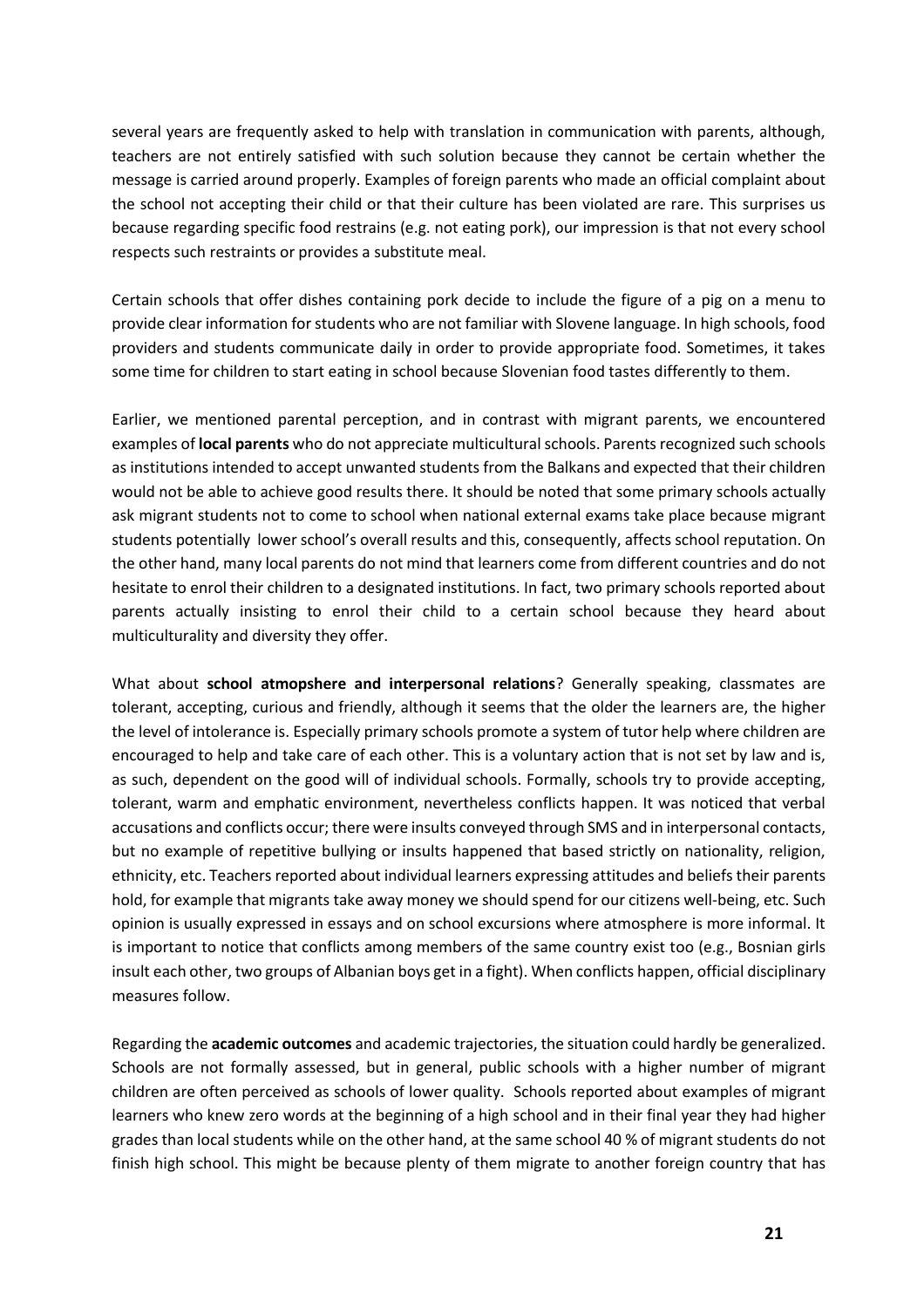more attractive economy (e.g Germany and Switzerland) or they are alrady active workes because their parents posses bakeries, building companies, fast food restaurants etc. Such situations of course influence their academic succes and class participation. Based on teachers' reports, among characteristics that seem to promote academic success are motivation, open-mindedness, being ambitious, communicative, giving initiative and having supporting environment. It is reassuring to see that school staff try to be supportive and understanding in terms of knowing that some migrant students were successful in their home country and now they struggle with bad grades that lead to their bad selfesteem. This is especially common for primary school teachers. Most migrant students (or their parents) decide for vocational programmes that are less difficult and last 2 or 3 years. We recognized examples of parents who have high expectations, and this can cause additional stress for children, and parents that were completely indifferent toward academic results of their child. General opinion is that most children from former Yugoslavia adapt quicker because the language is similar, while Albanian, Syrian, Iranian, French, etc. children struggle longer with the language barrier. Most of their grades are achieved through oral assessments; they have to meet minimum criteria, however higher grades are not completely unattainable for them, even though the majority achieve average or lower results. Teachers say that it is encouraging that they can asses learner's progress too, not just knowledge. Regarding academic outcomes there is a discrepancy between primary and secondary schools in our sample: while 90 % of migrant students successfully finish primary school, at least one third of migrant students fail or drop out of vocational secondary schools.

#### <span id="page-21-0"></span>**3.3. Resources and mediators for the integration**

#### *3.3.1. School reception policies*

The lack of a holistic systemic approach towards the integration of migrant children is reflected also in the **school reception policies**, which differ significantly across schools. Protocols dealing with the welcoming of migrant children are sometimes implemented in primary schools and are almost nonexistent at the level of secondary schools. As previously presented, reception, inclusion, and integration of migrant children depend on an individual school, its leadership and the sensitivity of the school staff, thus individual teacher/headmaster/counsellor, worker/multiplier, etc. Namely, counsellor workers and teachers (particularly class teachers) play an important role in welcoming the child as well as establishing an environment in which all children (including migrant children) feel well and accepted. In schools that recognize cultural, linguistic and religious diversity as an important issue, some good practices regarding school reception policies were identified, however, often migrant child is included in education without any prior preparation.

In the framework of the 2016–2020 *Let's enrich the school* Ministry of Education, Science and Sport call, some of the primary schools were funded a person (**multiplier**) who works on different aspects of developing competencies of children. In some schools, this person devotes plenty of time to welcome migrant children as well as help with their inclusion, integration, and well-being, however, this is not a norm.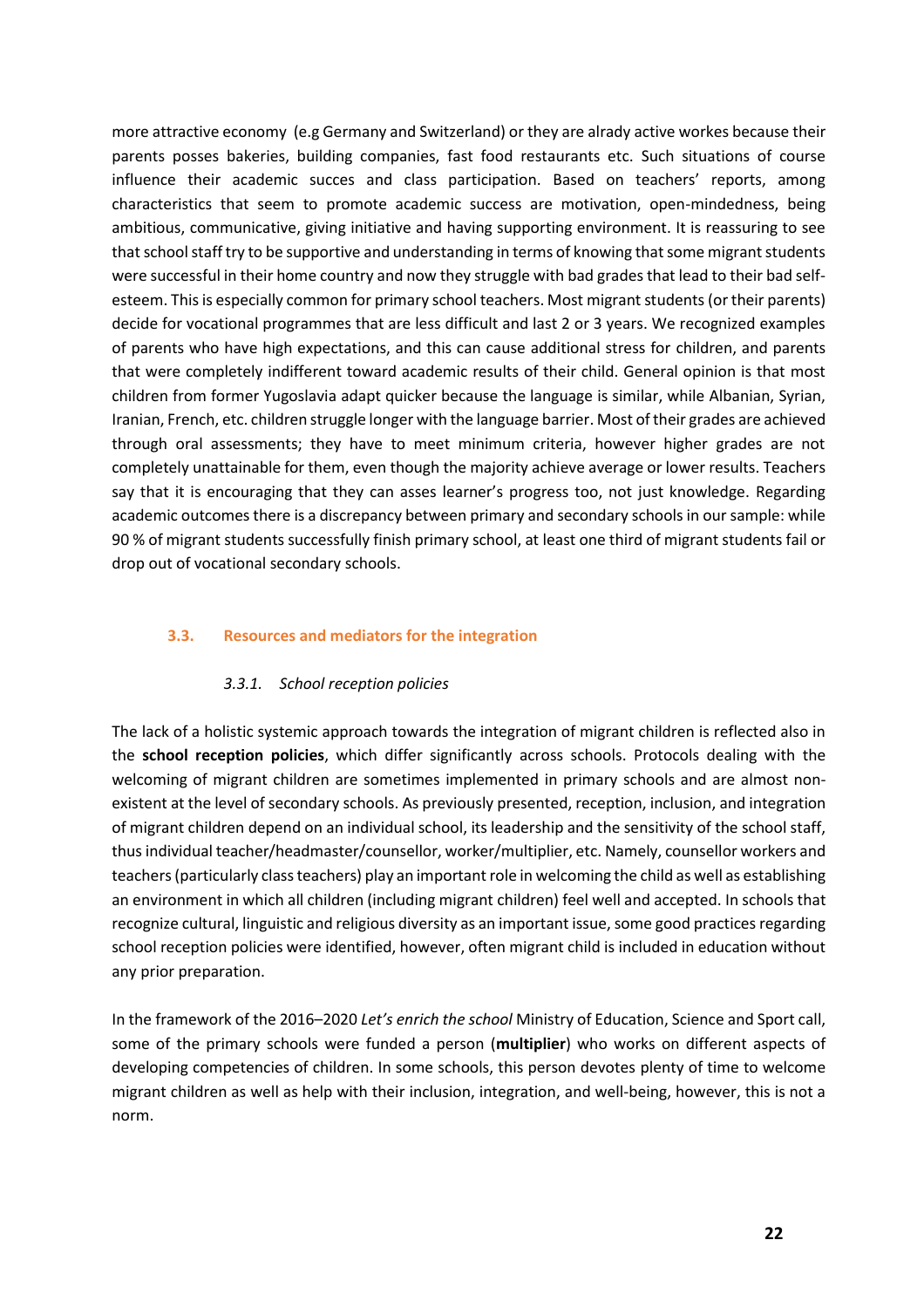In schools that are sensitive towards this issue, parents may be supported by the school staff already at the time of enrolment of the child. Sometimes, they are contacted and given information in their language. On the first day of school, migrant children may be particularly welcomed, even greeted in different languages, etc. This would, nevertheless, differ across schools.

Following the *Guidelines for the Integration of Immigrant Children in Kindergartens and Schools (2012),* for each migrant child enrolled in the Slovenian education system teachers should prepare an **individual program in cooperation with the child** and the family in which objectives, activities, assessment modification, additional teaching support, etc. are set. This is often practiced in elementary school, but not at the secondary school level. There are also differences with regard to how this is implemented, again depending on the individual who is involved in preparing this plan – some see it more as a formality, even burden, while others really put an effort, first to welcome the child and the family, and second, to prepare the plan that takes into account the child's age, provenience, and existing knowledge. In many cases, however, the child is not actively involved in the preparation of the plan. If parents do not speak Slovenian, they usually bring someone along who does (for the enrolment.). In (rare) cases of some schools, there is a regular outside translator who helps on a voluntary basis, and sometimes other parents or children help.

Severalschools were involved in a project-based "**introductory weeks**" that usually take a course before the begging of the school year. During this time, migrant children are welcomed by the teachers, they take a tour around the school, sometimes a tour in their local environment or a trip (like in the ZOO). Additionally, they begin to learn basic words and phrases in Slovenian language, so they are for instance able to present themselves or even welcome their classmates when they enter the class for the first day of school. Unfortunately, these project-based activities are stopped after the funding is ceased.

Along with other practices addressing migrant children's integration presented further below, the aim of these activities is generally to develop multicultural values for better inclusion and integration of children from a different linguistic and cultural backgrounds in the Slovenian education system. However, these activities are not systematically introduced in all schools.

#### *3.3.2. Practices addressing migrant children's integration*

Regarding the practices addressing migrant children's integration, again duality can be observed – in some schools, particularly on the secondary level, there are virtually no practices related to welcoming, improving coexistence, including or integrating migrant children. On the other hand, in some schools where they are devoted to this issue, there do exist activities addressing these issues. Common to all schools is the organisation of Slovenian language courses, the possibility for children not to be assessed the first year, and the possibility to have assessing adjustments for the first two years. Other practices depend on individual schools. In some schools, there is a person responsible for the support of migrant children, such as a multiplier or school counsellor.

Many existing practices in schools are related to language learning. **Slovenian language courses** are organised for all migrant children enrolled in the Slovenian education system. Currently, migrant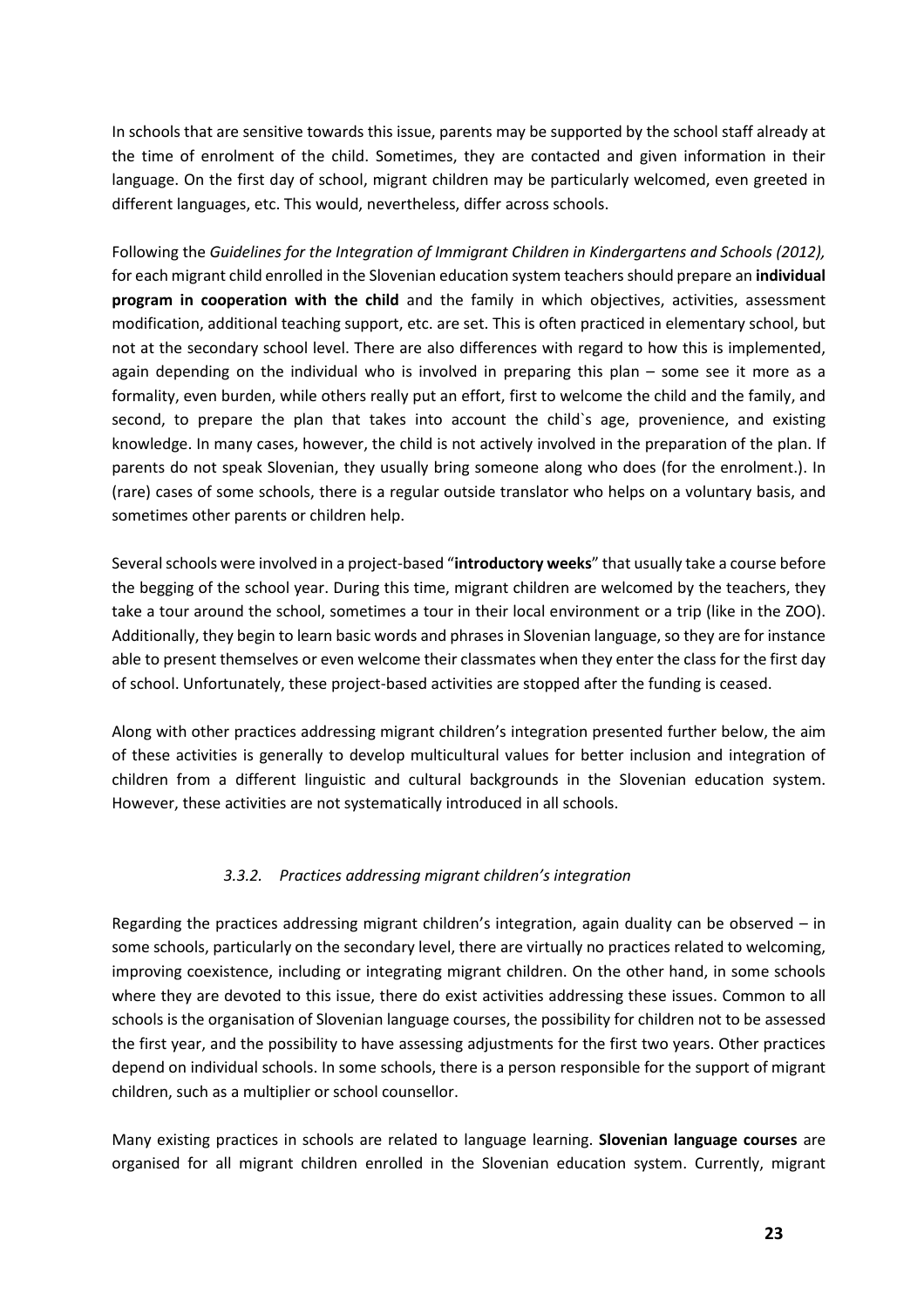children are involved in Slovenian language learning that takes a course from the beginning of the school year. Many schools' educators support the view that children should learn the Slovenian language before enrolling in (secondary) school. There is no consensus on a professional level on this issue in Slovenia, since some, on the contrary, support the view that children should be included in regular classes as soon as possible in order for integration to start happening as soon as they enrol. Some schools offer additional support for children in the form of additional hours of language learning. Rarely, courses in their mother tongue (like Macedonian Serbian language, etc.) are organised in primary schools in the framework of bilateral agreements with their country of origin.

Furthermore, individual schools have additional practices of supporting migrant children and their families, sometimes in cooperation with other schools or local communities, such as additional language teaching for children's parents. In rare cases of schools in which the whole local community is recognised as important for the integration of migrant children, schools connect and encourage cooperation between the school and different actors in the local community. Children and parents are informed about the possibilities offered in local communities.

Some primary schools organise **peer-related support** for migrant children in the form of tutoring. Other children thus help migrant children to get familiar with the environment, getting around the school, etc. It is often the practice that children are helped by other migrant children speaking their mother tongue. Additionally, in some primary schools, migrant children may also receive additional support from volunteer students, NGOs from the local environment, etc.

Schools that generally **acknowledge cultural, linguistic, and religious diversity**, also support the participation of migrant children in school ceremonies and events with their traditional poems, songs, dances, food, etc. These events may include school plays, school balls, exhibitions, fairs, charity concerts, International Day of Languages, Migrant Day, etc. On such occasions, migrant students are given the opportunity to present their national anthem, hometown, language, national customs, etc. to their classmates or the whole school. Additionally, individual schools have specific activities, a school bulletin where poems written by migrant students in their mother tongue are included, school anthem in all languages that are spoken at school, etc. These practices are more frequent in primary schools. Different celebrations of holidays are recognised, and children are allowed to missschool in these cases.

As a general rule, children are enrolled in a class based on their age and there is no evaluation for entering the school, previous records of education are, however, taken into account. Sometimes students are suggested to enrol in lower class in order to learn Slovenian language better. In both, primary and secondary schools in Slovenia in the first year of enrolment in school, migrant children have the possibility not to be assessed. In some schools, they take this as a norm and do not asses the children in the first year at all, meaning also that the child cannot progress to the next class. Nevertheless, migrant children may be exempt from assessment in some subjects and still progress to the next class upon teachers' assembly decision.

In some primary schools, it was emphasized that **not being assessed** is problematic and may also be demotivating for children, therefore, they encourage the practice that children are first assessed in subjects that are not so language-dependent, such as music, arts, sports, etc. and when they are able to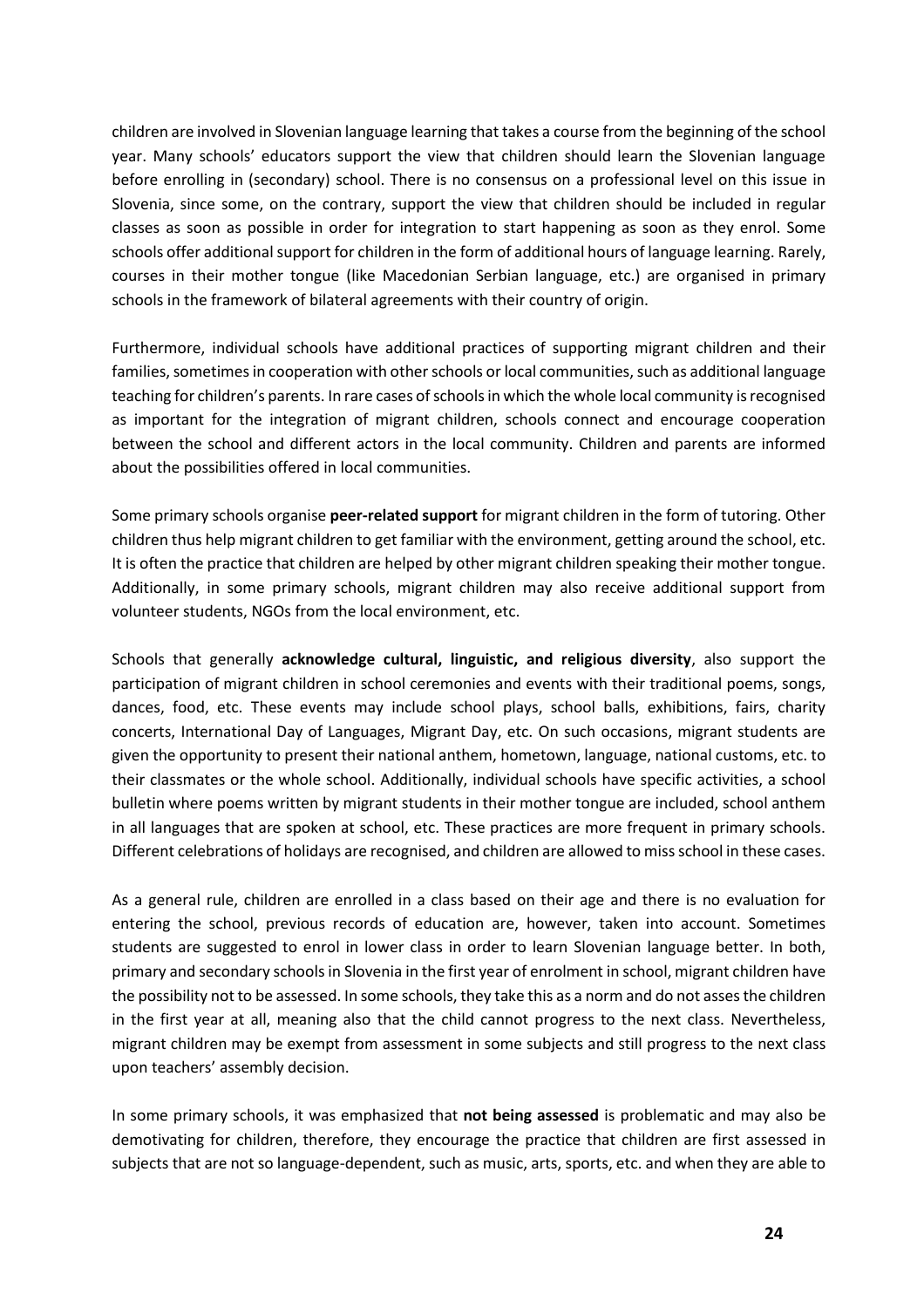express themselves in Slovenian language also in other subjects, with some adjustments. These adjustments may include announced oral examination, predominantly oral assessment instead of writing, a longer time for writing, a requirement of fewer grades compared to other children, the possibility to learn the same learning content in few smaller packages, etc. If teachers speak/understand the language of migrant children, as it is often the case of migrants from ex-Yugoslavia, they might be allowed to express themselves in these languages or in English. Migrant children have the right to these adjustments for two years. Teachers have a certain amount of autonomy; therefore, these adjustments depend on the individual teacher. In this context, problematic practices of lowering standards for the assessment of migrant children were identified.

**A child-centred approach is virtually non-existent** in Slovenian schools. Even in cases when it would be expected, such as the preparation of individual plans for (migrant) children, children are often not involved. There is evident lack of support for migrant children and the responsibility for their successful integration is placed mainly on themselves (and their families).

#### *3.3.3. Teaching material resources*

Textbooks and teaching materials rarely address the issues of the cultural, religious, and linguistic diversity of students. In primary school, this is briefly addressed within subjects such as Civic education when covering the issues of globalization, stereotypes, racism, conflicts, etc. In secondary schools, some of the issues may be addressed within Sociology, Geography or History. Individual teachers have a certain amount of autonomy to address these issues within the curricula, but this is dependent upon their awareness and sensitivity. The majority, however, does not introduce them. Since there are no guidelines on whether and how to implement these themes, individual teachers are implementing them occasionally, if and when they see the opportunity.

Schools recognising cultural, linguistic, and religious diversity would typically have other forms of visual displays supporting it, not only on specific days, such as Language days, Solidarity day or Migrant day when children might be encouraged to prepare posters or other products. There would be writings in different languages, pictures, and photos recognising diversity, in the case of one school, for example, photographs of successful migrants, etc.

At some schools, own materials or even textbooks for teaching the Slovenian language as a second language were developed. This is due to the lack of teaching materials for teaching Slovenian as a second and foreign language because most of the textbooks are intended primarily for adults.

To sum up, generally there is a lack of teaching materials which would address appropriately cultural diversity or help learning Slovenian language to migrant children.

#### *3.3.4. Training and accompaniment*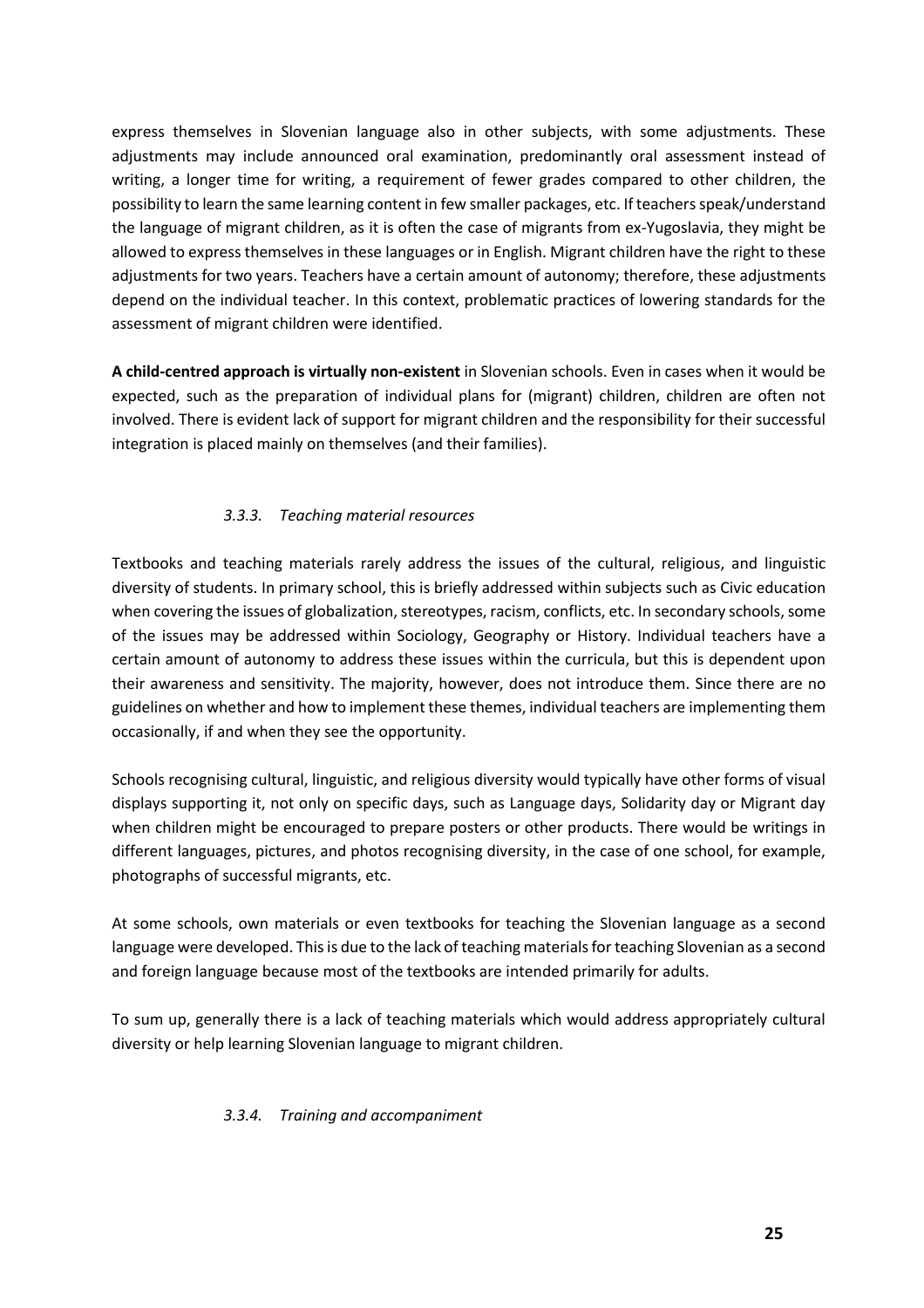**Teachers are not involved in any obligatory professional training concerning the integration of migrant children**. In the last years, some of the above-mentioned national projects have been oriented towards improving the school staff skills through workshops, short-term courses, lectures, etc. Again, the involvement in this kind of training is often voluntary and dependent on the priorities of the headmaster, individual teachers, school counsellor, etc. Generally, lack of educators' skills to work with migrant children has been highlighted, particularly lack of skills of teaching Slovenian language as a second language. Teachers often expressed the need for training on themes, such as intercultural coexistence, dealing with cultural, religious, and linguistic plurality in school etc., but on the other hand, some of them did not see any necessities for such trainings.

In schools that support the integration of children, usually the majority of teachers are involved in some kind of voluntary training. In schools where there is a person, for example, a multiplier actively focusing on the integration of migrant children, a vast amount of time is devoted to these issues through workshops, lectures, regular updates, information, etc. Sometimes, individual teachers, multipliers or counsellors take part in this training and inform other teachers about it. The majority of training are project-based, provided by the Ministry of Education, Science and Sport.

Individual schools established good **collaboration with the local environment** that plays an important role in integration of migrant children, for example, municipalities that offer financial support, institutions that organize Slovenian language courses for parents and children, NGOs or other institutions that support (migrant) children by offering learning help, migrant's associations, voluntaries from nearby faculties or NGOs, etc. Some schools, on the other hand, are not connected with any institutions within the local environment.

#### **3.4. Obstacles, difficulties and weaknesses**

<span id="page-25-0"></span>The general weakness of the existing system in Slovenian schools seems to be the **lack of a holistic and systemic approach to the integration of migrant children**. At the present, the whole process of reception, inclusion, and integration of migrant child is left to the individual school, individual principal and individual teacher, her/his sensitivity, awareness, good will, and ingenuity. General engagement of the state is in this regard subjected to the critics: "the state is offering very little, only some additional professional help for language learning and very few hours". The lack of better financial support which will enable stable financing and full engagement/employment of a person who will be responsible for the integration issues is also exposed.

At the moment, work with migrant children is mainly the responsibility of school counsellor and/or psychologist, who often, due to all other responsibilities (working with students with special needs and behavioural or psychological problems, consulting about the enrolment in secondary school/faculty, etc.), have no time. Another way is project-financed staff (as for instance multiplier) and this meansthat schools are engaging the person working with migrant children only for the period of project lasting. Sometimes, the school receives from the local employment office an unemployed person who is within the employment "public work" scheme posted to the school to help. The problem is that all these *ad*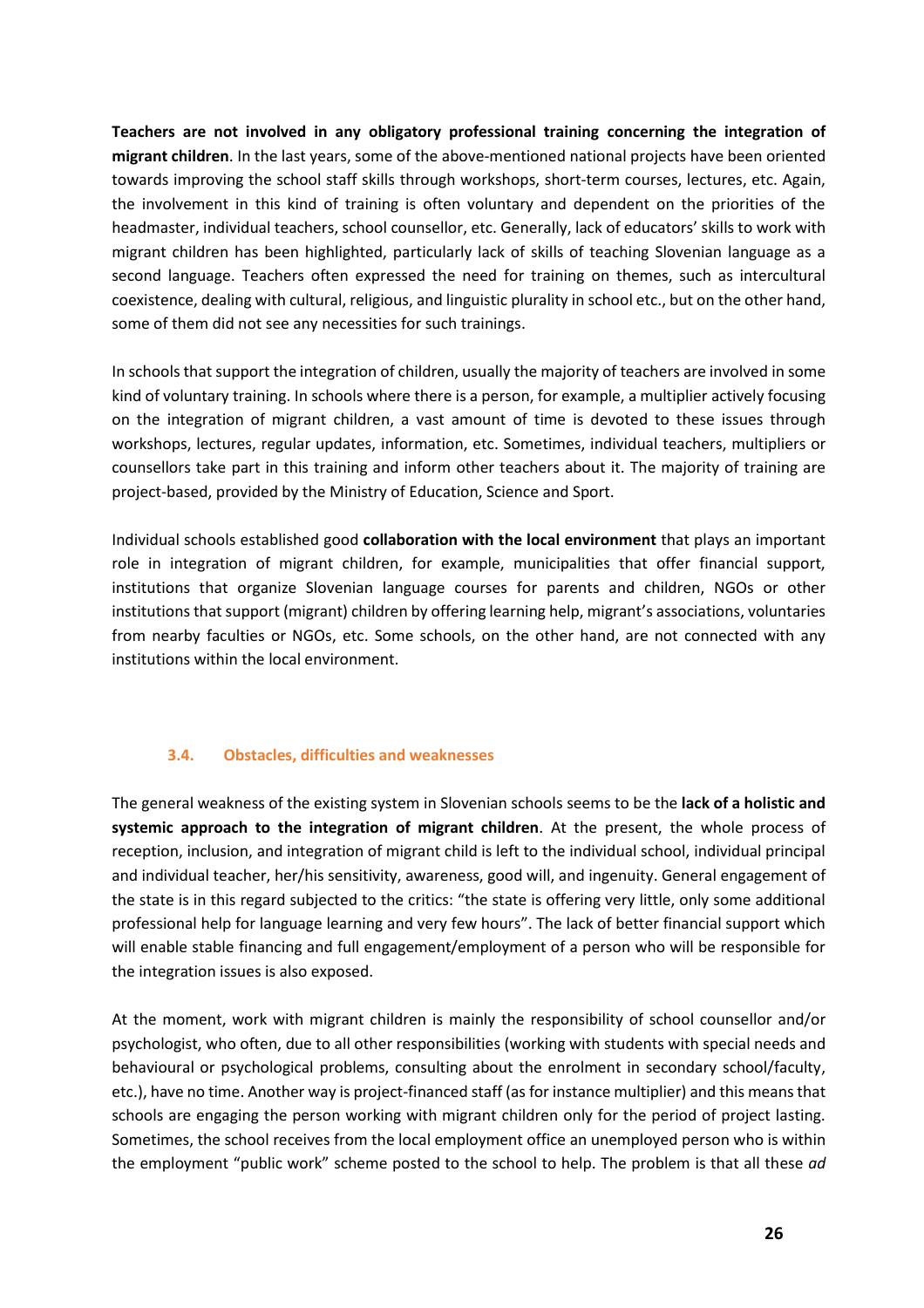*hoc* involved persons do not necessarily have skills, knowledge, and affinity to work with migrant children and their presence is just temporary.

Our study exposed the language constraint and language learning process as the core issue of the integration process. Migrant children are the very first day enrolled in ordinary classes without any knowledge of Slovenian language, but at the same time they are attending additional language course. They cannot follow the lectures and the teachers have no time for individual approach and treatment. In general, classes in Slovenia consists of average 25 children/pupils, up to 33. The whole responsibility is lying on individual teacher (is she/he able/prepared to speak in English or Croat, Serb, etc. language, to prepare some additional or adapted teaching material or no) and on migrant child/pupil (is she/he motivated, smart, resourceful, etc. enough). If there are children with special needs (learning, physical or psychological constrains, etc.) in addition to newly arrived migrant children one teacher cannot really dedicate to any of them and cannot individualize learning process.

Additional problem is that sometimes the teachers are highly qualified, meaning that they are the teachers of Slovenian language additionally trained to be teachers for foreign students, children whose mother tongue is not Slovenian. Our study, however, exposed that Slovenian language for migrant children is sometimes thought by teachers of other subjects (for instance biology), without any proper knowledge and skills except that they are native speakers. These teachers are involved in teaching Slovenian language because otherwise, they do not have enough hours for full-time employment.

All teachers agree that existent hours of language course are not sufficient. Especially for migrant children of non-Slavic language background. Some schools are in this regard more innovative, proactive, and receive some additional funding from the local community to cover the additional language courses. Some schools use volunteers from the local community, however, most of the schools do nothing.

The language problem is even more exposed in higher classes of primary or in secondary school because the learning content and vocabulary are very complex and there is always a lack of time. In general, our study exposed that the integration process is easier in primary than in secondary schools.

Due to the language knowledge deficiency, migrant children cannot demonstrate their real knowledge and consequently get lower marks than they used to have. The Slovenian system does not have any alternative system of testing. This has negative consequences on self-perception of migrant children and the whole integration process.

One of the challenges of the integration of migrant children in the Slovenian school system exposed by teachers, besides the language, is **unequal foreknowledge** of those migrant children coming from the states of former Yugoslavia which is in comparison with Slovenia poor and insufficient. According to the Slovenian legislation, as already mentioned, the child must be enrolled in a class based on his/her age and it is a challenge to full fill the gap in knowledge the migrant children do not have. Higher the class, the more difficult it is.

Sometimes the challenge is also **a lack of support from the family** (they don't have necessary language competences, low educational aspirations, low cultural/educational capital). In relation to this, an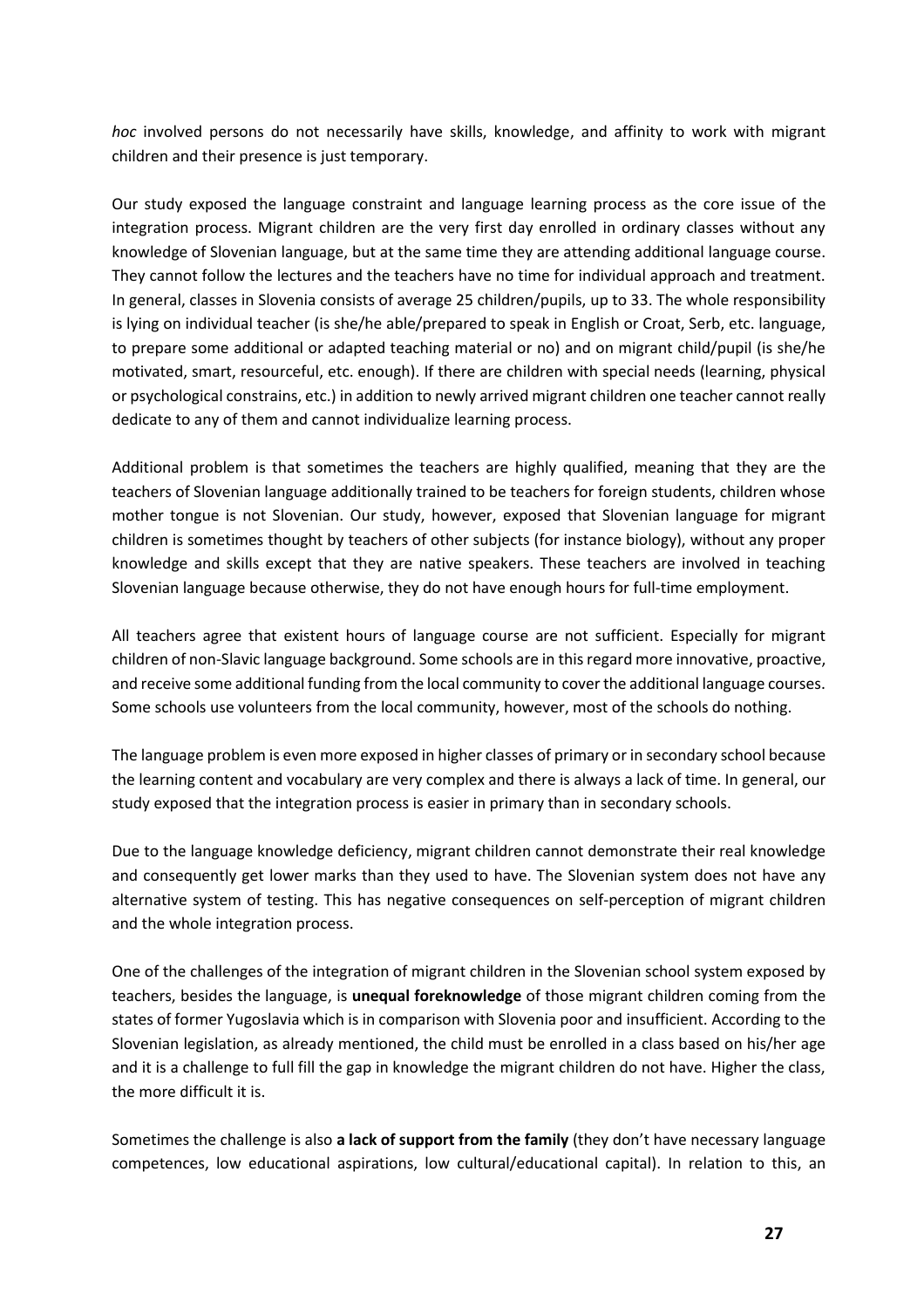additional challenge is how to reach and involve the parents of migrant children. A special challenge is the involvement of parents who do not speak Slovenian language or those from traditionally more closed communities. As already exposed, especially on the level of secondary schools, the inclusion of parents is almost non-existent.

One of the very concrete problems is the following: at the end of the last year of primary school (9th class) migrant children must be assessed if they want to finish primary school although they have legal right to not be assessed the first year of enrolment in the Slovenian school system.

Last but not least, regardless their interest and aspirations most of the newly arrived migrant children **enrol in the vocational secondary school** because they parents believe that will be easier for them and at least they will have a job quickly.

Some school's headmasters expose the general problem of treating migrant children as a homogenous group with commonalities without internal differentiation and diverse needs. An approach addressing all specific needs which are real in its consequences is missing.

#### **3.5. Possibilities for doing it better**

<span id="page-27-0"></span>Our interviews exposed that a relevant percentage of members of the educational community do **not have any concrete idea on how to improve** the integration process of newly arrived migrant children.

Those who are more involved expose the urgent need for the **introduction of a holistic and long-lasting systemic approach**. The introduction of needed integration measures which will be permanent and not related to the duration of an individual project.

Most of the members of the educational community expose that it would be better to include newly arrived migrant children in intensive language courses before enrolment in ordinary classes. Only a few thinks oppositely; the existing system of immediate inclusion in the class with parallel learning of Slovenian language is a better solution. The advocates of the first option expose that in present situation, without any additional support, presence of cultural mediator or interpreter newly arrived migrant children in the ordinary classes feel lost, have serious problems to follow the lectures, are bored, their self-confidence is lowering, they feel incapable, unsuccessful, experience problems to socialize with others, their school achievements and success are low. This is even more true for children at secondary school level and for children from upper classes of primary school.

More concretely, the introduction of the following measures is suggested:

- Systematization of (introduction of) one or more working place/s for a person who is responsible for working with migrant children; especially newly arrived migrant children needs constant support and a translator from the very beginning of the school year
- Legally guaranteed more hours for Slovenian language learning
- If possible, the learning language course should start earlier, before the enrolment in school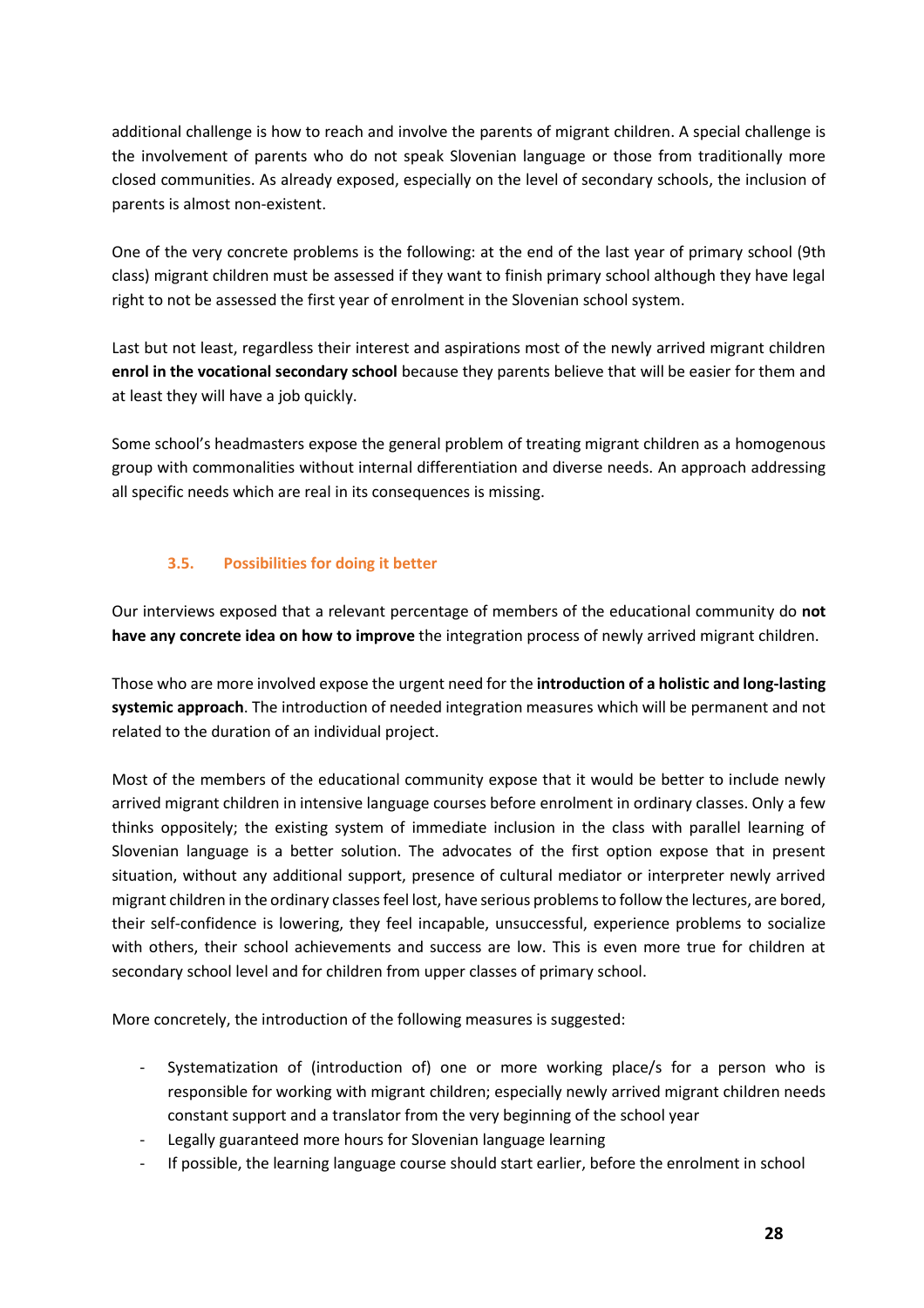- The (rare) special adjustment the migrant children are entitled to during the first year of enrolment in the Slovenian educational system should be extended for a longer period. E.g. language support is needed also the second and third year and sometimes longer.
- Establish better relation, communication, and inclusion of migrant children families
- Establishment of a more supportive environment/system for migrant children by including several stakeholders (family, local children and parents, the institutions from the local community) monitored and coordinated from one source.
- A more holistic approach to the migrant children and their families (linguistic, social, psychological etc.)
- A more individualized approach to the child and his/her family (considering specific personal trajectories and child/family history and circumstances of migration)
- Introduction of a more child-centric approach; consider child perspective!
- Preparation of written information about school, local community (also on the website) and school leaflets in languages of migrant children
- Better preparation of and work with local children, including correct and positive information about migrant children; sensibilization of local children about migrant topics and migrant children needs, fears and desires.
- Changes of normative about the number of children in classes with newly arrived migrant children (lower number of children)
- One of the special adjustments newly arrived migrant children are entitled to is not to be assessed the first year. More clear definition/instructions are needed what this means for migrant children who are enrolled in the last  $9<sup>th</sup>$  class of the primary school.

#### <span id="page-28-0"></span>**4. Conclusions and discussion**

When analysing the integration processes of migrant children into Slovene schools and society, the members of the educational community expose that being integrated primarily means *being accepted*  **and** *being a part of* class/school/community/society.

How educational community can make possible and facilitate this process of becoming accepted and being part of? What is the situation in in Slovenia? What are the main shortcomings, challenges, and possibilities for doing it better?

The results of our study show that the integration of migrant children in Slovene schools and society relies largely *on individuals* (their good will, knowledge, resources, and energy), on non-permanent *ad hoc* solutions and *project interventions*, it *varies* from school to school, and additionally between primary and secondary schools. In addition, a more *holistic and systematic approach is missing* – at the moment, the biggest emphasise is put on language issues and learning, while all other aspects of integration (social, psychological, cultural) are mostly neglected.

The reason for such a situation is acute **lack of systemic, legally supported approach** to migrant children integration in Slovene schools and society. Such an approach would allow holistic, permanent and